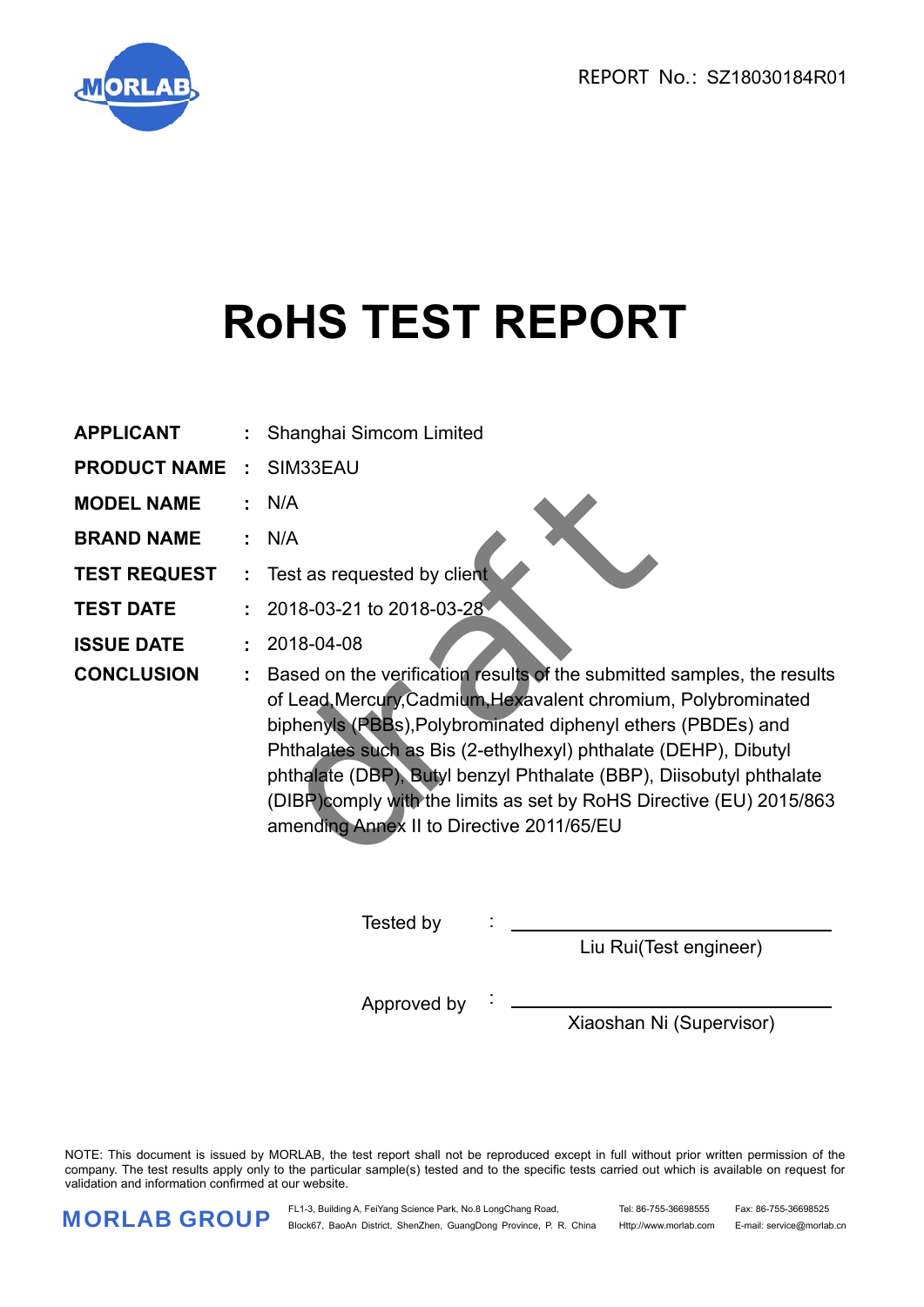

## **DIRECTORY**

| 14<br><b>ANNEX A Photographs of the EUT </b> |
|----------------------------------------------|
| ANNEX B GENERAL INFORMATION                  |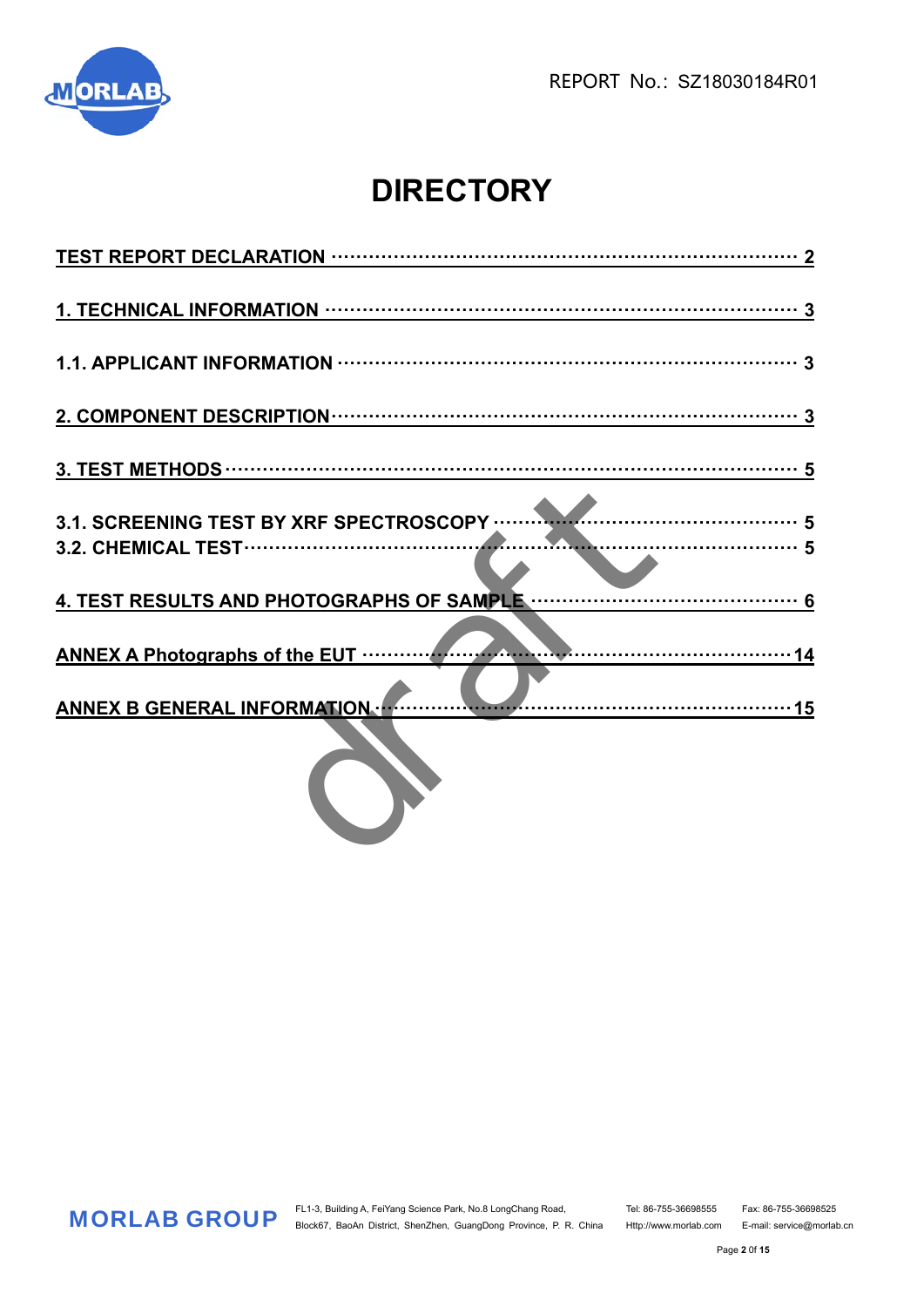

## **1. Technical Information**

Note: Provided by applicant

### **1.1 Applicant Information**

| <b>Applicant</b>            | Shanghai Simcom Limited                                                                                      |
|-----------------------------|--------------------------------------------------------------------------------------------------------------|
| <b>Applicant Address</b>    | Building A, SIM Technology Building, No.633, Jinzhong Road, Changning<br>Disdrict, Shanghai P.R.China 200335 |
| <b>Manufacturer</b>         | N/A                                                                                                          |
| <b>Manufacturer Address</b> | N/A                                                                                                          |

### **2. Component Description**

| Part No.       | Sample No. | <b>Sample Description</b> | Sample Material  |
|----------------|------------|---------------------------|------------------|
| 1              | A          | SIM33EAU                  |                  |
| $\overline{2}$ | $A-1$      | X00012100149              | <b>COMPOSITE</b> |
| 3              | $A-2$      | X00012100211              | <b>COMPOSITE</b> |
| 4              | $A-3$      | X00012100305              | <b>COMPOSITE</b> |
| 5              | $A-4$      | X00012100229              | <b>COMPOSITE</b> |
| 6              | $A-5$      | X00012100153              | <b>COMPOSITE</b> |
| $\overline{7}$ | $A-6$      | X00012020789              | <b>COMPOSITE</b> |
| 8              | $A-7$      | X00012100088              | <b>COMPOSITE</b> |
| 9              | $A-8$      | X00012100120              | <b>COMPOSITE</b> |
| 10             | $A-9$      | X00012020001              | <b>COMPOSITE</b> |
| 11             | $A-10$     | X00012100214              | <b>COMPOSITE</b> |
| 12             | $A-11$     | X00012100152              | <b>COMPOSITE</b> |
| 13             | $A-12$     | X00011000335              | <b>COMPOSITE</b> |
| 14             | $A-13$     | X00011000336              | <b>COMPOSITE</b> |
| 15             | $A-14$     | X00012020003              | <b>COMPOSITE</b> |
| 16             | $A-15$     | X00014100395              | <b>COMPOSITE</b> |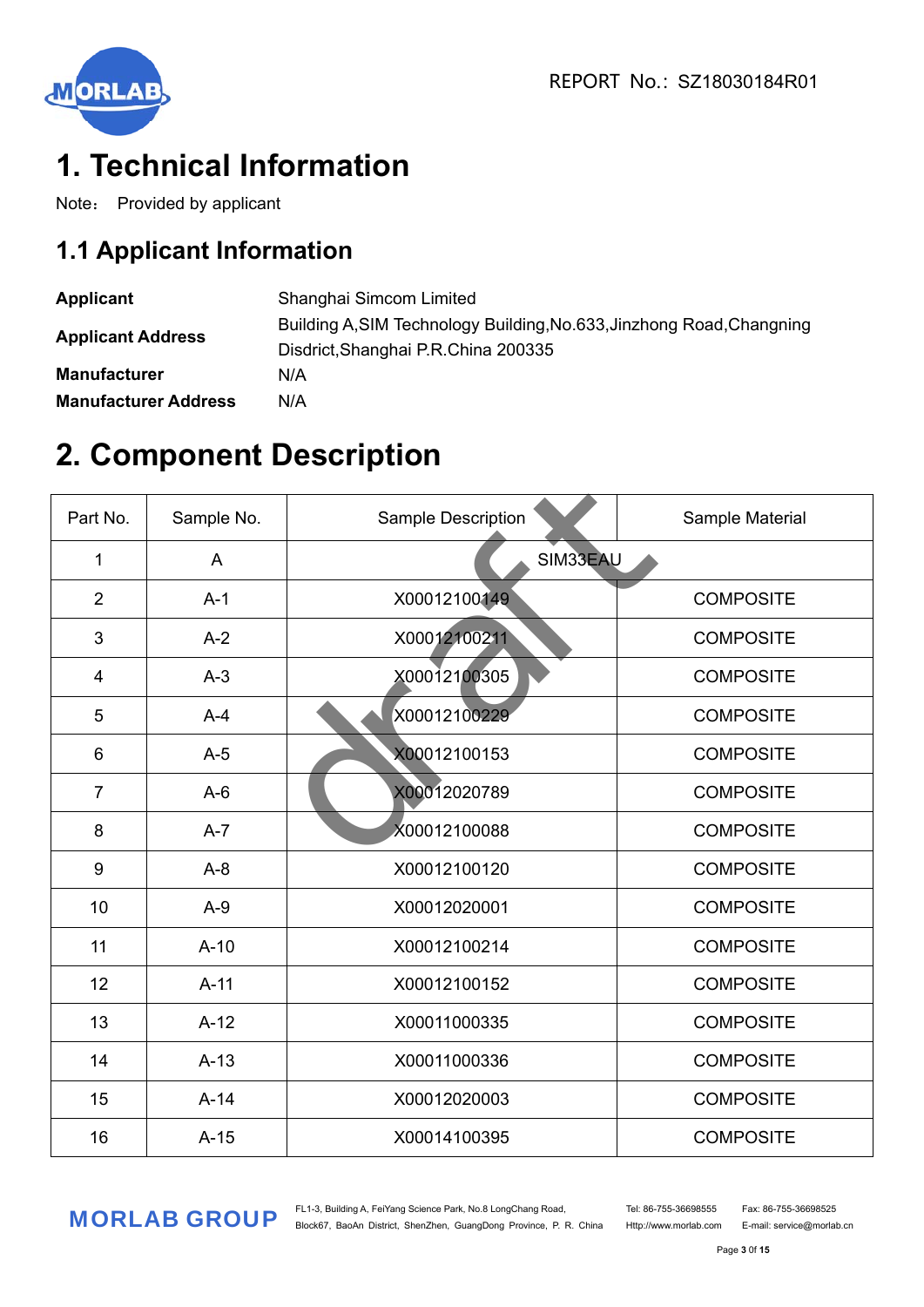

| Part No. | Sample No. | Sample Description | Sample Material  |
|----------|------------|--------------------|------------------|
| 17       | $A-16$     | X00014100232       | <b>COMPOSITE</b> |
| 18       | $A-17$     | X00014500002       | <b>COMPOSITE</b> |
| 19       | $A-18$     | X00014220054       | <b>COMPOSITE</b> |
| 20       | $A-19$     | X00015100030       | <b>COMPOSITE</b> |
| 21       | $A-20$     | X00015100036       | <b>COMPOSITE</b> |
| 22       | $A-21$     | X00015120214       | <b>COMPOSITE</b> |
| 23       | $A-22$     | X00013620517       | <b>COMPOSITE</b> |
| 24       | $A-23$     | X00013620035       | <b>COMPOSITE</b> |
| 25       | $A-24$     | X00013020113       | <b>COMPOSITE</b> |
| 26       | $A-25$     | X00021121401       | <b>COMPOSITE</b> |
| 27       | $A-26$     | X00012100426       | <b>COMPOSITE</b> |
| 28       | $A-27$     | X00014100431       | <b>COMPOSITE</b> |
| 29       | $A-28$     | X00012100454       | <b>COMPOSITE</b> |
| 30       | $A-29$     | X00014120028       | <b>COMPOSITE</b> |
| 31       | $A-30$     | X00014100432       | <b>COMPOSITE</b> |
| 32       | $A-31$     | X00024021201       | <b>METAL</b>     |
| 33       | $A-32$     | X00012100003       | <b>COMPOSITE</b> |
| 34       | $A-33$     | X00027220595       | <b>COMPOSITE</b> |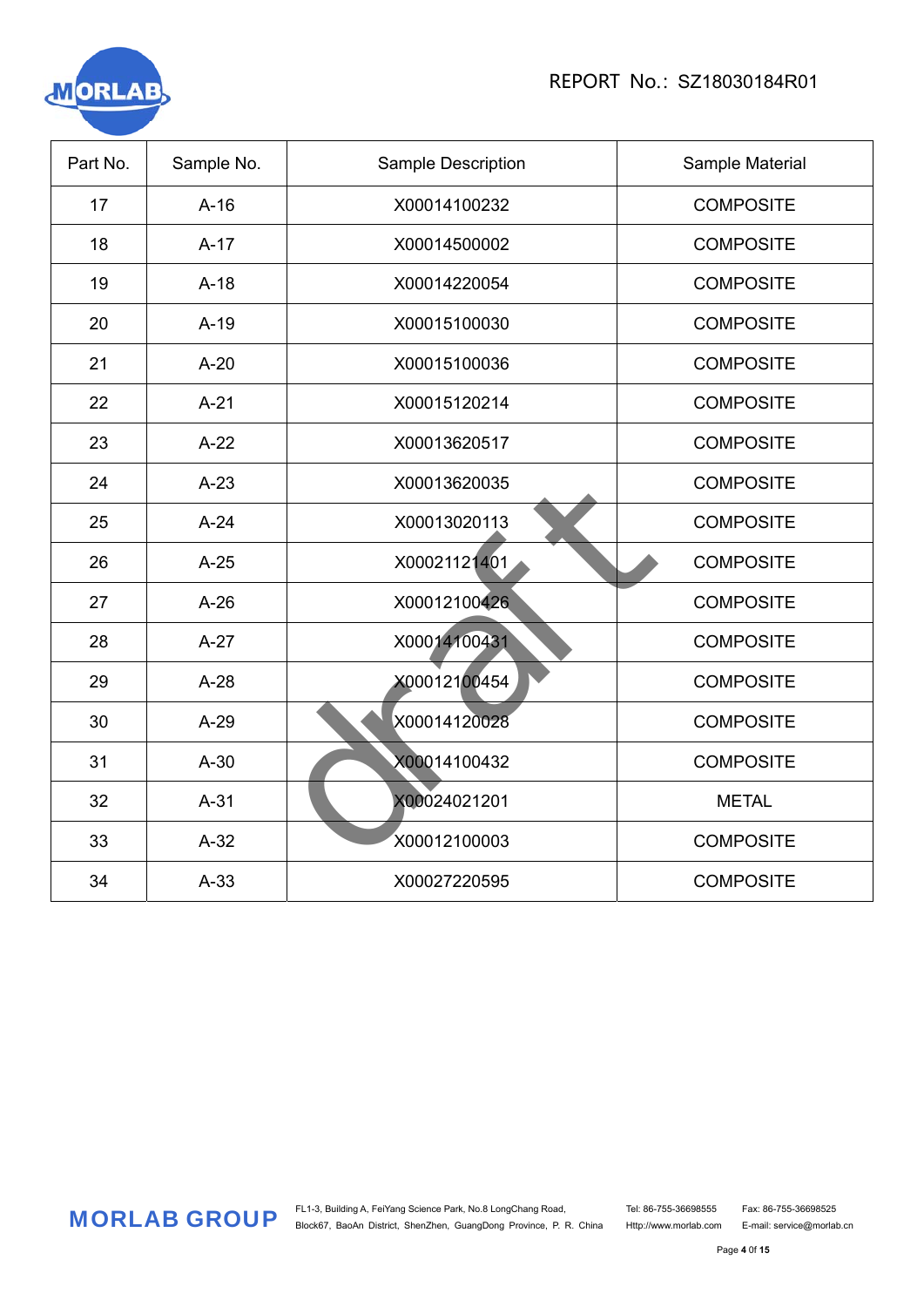

### **3. Test Methods**

### **3.1. Screening test by XRF spectroscopy**

| Element | Polymer                                                                                                                                              | Metal                                                                                            | <b>Composite Materials</b>                   |
|---------|------------------------------------------------------------------------------------------------------------------------------------------------------|--------------------------------------------------------------------------------------------------|----------------------------------------------|
| Cd      | P≤70-3σ <d<130+3σ≤f< td=""><td>P≤70-3σ<d<130+3σ≤f< td=""><td>P≤50-3σ<d<150+3σ≤f< td=""></d<150+3σ≤f<></td></d<130+3σ≤f<></td></d<130+3σ≤f<>          | P≤70-3σ <d<130+3σ≤f< td=""><td>P≤50-3σ<d<150+3σ≤f< td=""></d<150+3σ≤f<></td></d<130+3σ≤f<>       | P≤50-3σ <d<150+3σ≤f< td=""></d<150+3σ≤f<>    |
| Pb.     | P≤700-3σ <d<1300+3σ≤f< td=""><td>P≤700-3σ<d<1300+3σ≤f< td=""><td>P≤500-3σ<d<1500+3σ≤f< td=""></d<1500+3σ≤f<></td></d<1300+3σ≤f<></td></d<1300+3σ≤f<> | P≤700-3σ <d<1300+3σ≤f< td=""><td>P≤500-3σ<d<1500+3σ≤f< td=""></d<1500+3σ≤f<></td></d<1300+3σ≤f<> | P≤500-3σ <d<1500+3σ≤f< td=""></d<1500+3σ≤f<> |
| Нg      | P≤700-3σ <d<1300+3σ≤f< td=""><td>P≤700-3σ<d<1300+3σ≤f< td=""><td>P≤500-3σ<d<1500+3σ≤f< td=""></d<1500+3σ≤f<></td></d<1300+3σ≤f<></td></d<1300+3σ≤f<> | P≤700-3σ <d<1300+3σ≤f< td=""><td>P≤500-3σ<d<1500+3σ≤f< td=""></d<1500+3σ≤f<></td></d<1300+3σ≤f<> | P≤500-3σ <d<1500+3σ≤f< td=""></d<1500+3σ≤f<> |
| Br      | P≤300-3σ <d< td=""><td></td><td><math>P</math>≤250-3σ<math>&lt;</math>D</td></d<>                                                                    |                                                                                                  | $P$ ≤250-3σ $<$ D                            |
| Cr      | $P$ ≤700-3σ $<$ D                                                                                                                                    | $P \le 700 - 3\sigma \le D$                                                                      | $P≤500-3σ < D$                               |

Note: P = PASS

 $F = F A II$ 

 The symbol"D"marks the region where further investigation is necessary. XRF testing results are only used for reference.

### **3.2. Chemical Test**

| XRF testing results are only used for reference. |                                                                              |                          |                          |  |  |  |  |  |
|--------------------------------------------------|------------------------------------------------------------------------------|--------------------------|--------------------------|--|--|--|--|--|
| <b>3.2. Chemical Test</b>                        |                                                                              |                          |                          |  |  |  |  |  |
| Test item                                        | Procedure                                                                    | Apparatus                | MDL(mg/kg)               |  |  |  |  |  |
| Hg                                               | With reference to IEC 62321-4-2013                                           | <b>ICP-OES</b>           | 2                        |  |  |  |  |  |
| Cd & Pb                                          | With reference to IEC 62321-5-2013                                           | <b>CV-AAS or ICP-OES</b> | 2                        |  |  |  |  |  |
| $Cr^{6+}$                                        | With reference to JEC 62321-7-2:2017<br>(For Polymer and Electronics)        |                          | $\overline{2}$           |  |  |  |  |  |
|                                                  | With reference to IEC 62321-7-1:2015 <sup>4</sup><br>(For Plating on Metals) | UV-VIS                   | $0.1$ ug/cm <sup>2</sup> |  |  |  |  |  |
| PBBs & PBDEs                                     | With reference to IEC 62321-6:2015                                           | GC-MS                    | 5                        |  |  |  |  |  |
| <b>Phthalates</b><br>(DBP, BBP, DEHP, DIBP)      | With reference to IEC 62321-8:2017                                           | GC-MS                    | 10                       |  |  |  |  |  |

Page **5** 0f **15**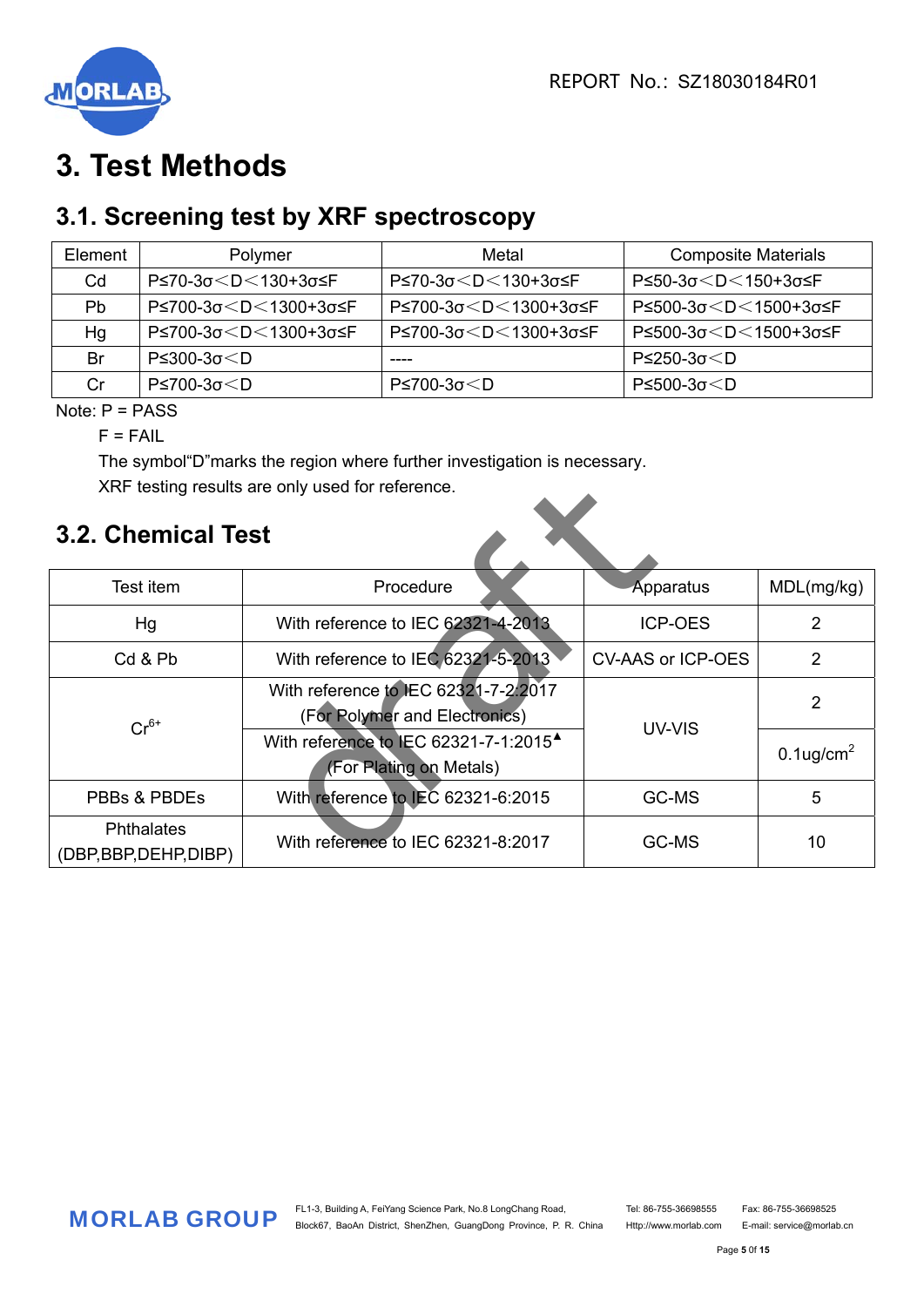

## **4. Test Results and Photographs of Sample**

The results of XRF screening and chemical test (Unit: mg/kg)

|                                                                                                                |       | X-ray Screening                                                                                                                                                                                                                                                                                                                                                                                                                                                                                                                                                                                                                                                              |                                                                                      |      |        |                                              |       |
|----------------------------------------------------------------------------------------------------------------|-------|------------------------------------------------------------------------------------------------------------------------------------------------------------------------------------------------------------------------------------------------------------------------------------------------------------------------------------------------------------------------------------------------------------------------------------------------------------------------------------------------------------------------------------------------------------------------------------------------------------------------------------------------------------------------------|--------------------------------------------------------------------------------------|------|--------|----------------------------------------------|-------|
|                                                                                                                |       |                                                                                                                                                                                                                                                                                                                                                                                                                                                                                                                                                                                                                                                                              | Element                                                                              | Data | UV-Vis | ICP-OES                                      | GC-MS |
|                                                                                                                |       |                                                                                                                                                                                                                                                                                                                                                                                                                                                                                                                                                                                                                                                                              | Pb                                                                                   | N.D. |        |                                              |       |
|                                                                                                                |       |                                                                                                                                                                                                                                                                                                                                                                                                                                                                                                                                                                                                                                                                              | Cd                                                                                   | N.D. |        | $\prime$<br>$\cal I$<br>$\cal I$<br>$\cal I$ |       |
| Sample<br>No.<br>No.<br>$A-1$<br>$\mathbf{1}$<br>$A-2$<br>$\overline{2}$<br>$A-3$<br>$\ensuremath{\mathsf{3}}$ |       |                                                                                                                                                                                                                                                                                                                                                                                                                                                                                                                                                                                                                                                                              |                                                                                      | N.D. |        |                                              |       |
|                                                                                                                |       | Cr                                                                                                                                                                                                                                                                                                                                                                                                                                                                                                                                                                                                                                                                           | N.D.                                                                                 |      |        |                                              |       |
|                                                                                                                |       | chemical test<br>Figure<br>Hg<br>Br<br>N.D.<br>$Cr^{6+}$<br>PBBs<br>PBDEs<br><b>DBP</b><br><b>BBP</b><br><b>DEHP</b><br><b>DIBP</b><br>N.D.<br>Pb<br>Cd<br>N.D.<br>N.D.<br>Hg<br>Gr<br>N.D.<br>N.D.<br>Br<br>$Cr6+$<br><b>PBBs</b><br>PBDEs<br><b>DBP</b><br><b>BBP</b><br><b>DEHP</b><br><b>DIBP</b><br>$\overline{P}b$<br>N.D.<br>Cd<br>N.D.<br>N.D.<br>Hg<br>Cr<br>N.D.<br>Br<br>N.D.<br>$Cr6+$<br><b>PBBs</b><br><b>PBDEs</b><br><b>DBP</b><br><b>BBP</b><br><b>DEHP</b><br><b>DIBP</b><br>${\sf Pb}$<br>N.D.<br>$\mathsf{Cd}$<br>N.D.<br>$\mathsf{Hg}$<br>N.D.<br>$\rm Cr$<br>N.D.<br>Br<br>N.D.<br>$Cr6+$<br>PBBs<br>PBDEs<br><b>DBP</b><br><b>BBP</b><br>DEHP<br>DIBP |                                                                                      |      |        |                                              |       |
|                                                                                                                |       |                                                                                                                                                                                                                                                                                                                                                                                                                                                                                                                                                                                                                                                                              |                                                                                      |      |        |                                              |       |
|                                                                                                                |       |                                                                                                                                                                                                                                                                                                                                                                                                                                                                                                                                                                                                                                                                              |                                                                                      |      |        |                                              |       |
|                                                                                                                |       |                                                                                                                                                                                                                                                                                                                                                                                                                                                                                                                                                                                                                                                                              |                                                                                      |      |        |                                              |       |
|                                                                                                                |       |                                                                                                                                                                                                                                                                                                                                                                                                                                                                                                                                                                                                                                                                              |                                                                                      |      |        |                                              |       |
|                                                                                                                |       |                                                                                                                                                                                                                                                                                                                                                                                                                                                                                                                                                                                                                                                                              |                                                                                      |      |        |                                              |       |
|                                                                                                                |       |                                                                                                                                                                                                                                                                                                                                                                                                                                                                                                                                                                                                                                                                              |                                                                                      |      |        |                                              |       |
|                                                                                                                |       |                                                                                                                                                                                                                                                                                                                                                                                                                                                                                                                                                                                                                                                                              |                                                                                      |      |        |                                              |       |
|                                                                                                                |       |                                                                                                                                                                                                                                                                                                                                                                                                                                                                                                                                                                                                                                                                              |                                                                                      |      |        |                                              |       |
|                                                                                                                |       |                                                                                                                                                                                                                                                                                                                                                                                                                                                                                                                                                                                                                                                                              |                                                                                      |      |        |                                              |       |
|                                                                                                                |       |                                                                                                                                                                                                                                                                                                                                                                                                                                                                                                                                                                                                                                                                              |                                                                                      |      |        |                                              |       |
|                                                                                                                |       |                                                                                                                                                                                                                                                                                                                                                                                                                                                                                                                                                                                                                                                                              |                                                                                      |      |        |                                              |       |
|                                                                                                                |       |                                                                                                                                                                                                                                                                                                                                                                                                                                                                                                                                                                                                                                                                              | N.D.<br>N.D.                                                                         |      |        |                                              |       |
|                                                                                                                |       |                                                                                                                                                                                                                                                                                                                                                                                                                                                                                                                                                                                                                                                                              |                                                                                      |      |        |                                              |       |
|                                                                                                                |       |                                                                                                                                                                                                                                                                                                                                                                                                                                                                                                                                                                                                                                                                              |                                                                                      |      |        |                                              |       |
|                                                                                                                |       |                                                                                                                                                                                                                                                                                                                                                                                                                                                                                                                                                                                                                                                                              |                                                                                      |      |        |                                              |       |
|                                                                                                                |       |                                                                                                                                                                                                                                                                                                                                                                                                                                                                                                                                                                                                                                                                              |                                                                                      |      |        |                                              |       |
|                                                                                                                |       |                                                                                                                                                                                                                                                                                                                                                                                                                                                                                                                                                                                                                                                                              |                                                                                      |      |        |                                              |       |
|                                                                                                                |       |                                                                                                                                                                                                                                                                                                                                                                                                                                                                                                                                                                                                                                                                              |                                                                                      |      |        |                                              |       |
|                                                                                                                |       |                                                                                                                                                                                                                                                                                                                                                                                                                                                                                                                                                                                                                                                                              |                                                                                      |      |        |                                              |       |
|                                                                                                                |       |                                                                                                                                                                                                                                                                                                                                                                                                                                                                                                                                                                                                                                                                              |                                                                                      |      |        |                                              |       |
|                                                                                                                |       |                                                                                                                                                                                                                                                                                                                                                                                                                                                                                                                                                                                                                                                                              |                                                                                      |      |        |                                              |       |
|                                                                                                                | $A-4$ |                                                                                                                                                                                                                                                                                                                                                                                                                                                                                                                                                                                                                                                                              |                                                                                      |      |        |                                              |       |
|                                                                                                                |       |                                                                                                                                                                                                                                                                                                                                                                                                                                                                                                                                                                                                                                                                              | N.D.<br>N.D.<br>N.D.<br>N.D.<br>N.D.<br>N.D.<br>N.D.<br>N.D.<br>N.D.<br>N.D.<br>N.D. |      |        |                                              |       |
|                                                                                                                |       |                                                                                                                                                                                                                                                                                                                                                                                                                                                                                                                                                                                                                                                                              |                                                                                      |      |        |                                              |       |
|                                                                                                                |       |                                                                                                                                                                                                                                                                                                                                                                                                                                                                                                                                                                                                                                                                              |                                                                                      |      |        |                                              |       |
|                                                                                                                |       |                                                                                                                                                                                                                                                                                                                                                                                                                                                                                                                                                                                                                                                                              |                                                                                      |      |        |                                              |       |
|                                                                                                                |       |                                                                                                                                                                                                                                                                                                                                                                                                                                                                                                                                                                                                                                                                              |                                                                                      |      |        |                                              |       |
|                                                                                                                |       |                                                                                                                                                                                                                                                                                                                                                                                                                                                                                                                                                                                                                                                                              |                                                                                      |      |        |                                              | N.D.  |
|                                                                                                                |       |                                                                                                                                                                                                                                                                                                                                                                                                                                                                                                                                                                                                                                                                              |                                                                                      |      |        |                                              | N.D.  |
|                                                                                                                |       |                                                                                                                                                                                                                                                                                                                                                                                                                                                                                                                                                                                                                                                                              |                                                                                      |      |        |                                              | N.D.  |
|                                                                                                                |       |                                                                                                                                                                                                                                                                                                                                                                                                                                                                                                                                                                                                                                                                              |                                                                                      |      |        |                                              |       |
|                                                                                                                |       |                                                                                                                                                                                                                                                                                                                                                                                                                                                                                                                                                                                                                                                                              |                                                                                      |      |        |                                              |       |
|                                                                                                                |       |                                                                                                                                                                                                                                                                                                                                                                                                                                                                                                                                                                                                                                                                              |                                                                                      |      |        |                                              |       |
|                                                                                                                |       |                                                                                                                                                                                                                                                                                                                                                                                                                                                                                                                                                                                                                                                                              |                                                                                      |      |        |                                              |       |
|                                                                                                                |       |                                                                                                                                                                                                                                                                                                                                                                                                                                                                                                                                                                                                                                                                              |                                                                                      |      |        |                                              |       |
| $\overline{4}$                                                                                                 |       |                                                                                                                                                                                                                                                                                                                                                                                                                                                                                                                                                                                                                                                                              |                                                                                      |      |        |                                              |       |
|                                                                                                                |       |                                                                                                                                                                                                                                                                                                                                                                                                                                                                                                                                                                                                                                                                              |                                                                                      |      |        |                                              |       |
|                                                                                                                |       |                                                                                                                                                                                                                                                                                                                                                                                                                                                                                                                                                                                                                                                                              |                                                                                      |      |        |                                              |       |
|                                                                                                                |       |                                                                                                                                                                                                                                                                                                                                                                                                                                                                                                                                                                                                                                                                              |                                                                                      |      |        |                                              |       |
|                                                                                                                |       |                                                                                                                                                                                                                                                                                                                                                                                                                                                                                                                                                                                                                                                                              |                                                                                      |      |        |                                              |       |
|                                                                                                                |       |                                                                                                                                                                                                                                                                                                                                                                                                                                                                                                                                                                                                                                                                              |                                                                                      |      |        |                                              |       |
|                                                                                                                |       |                                                                                                                                                                                                                                                                                                                                                                                                                                                                                                                                                                                                                                                                              |                                                                                      |      |        |                                              |       |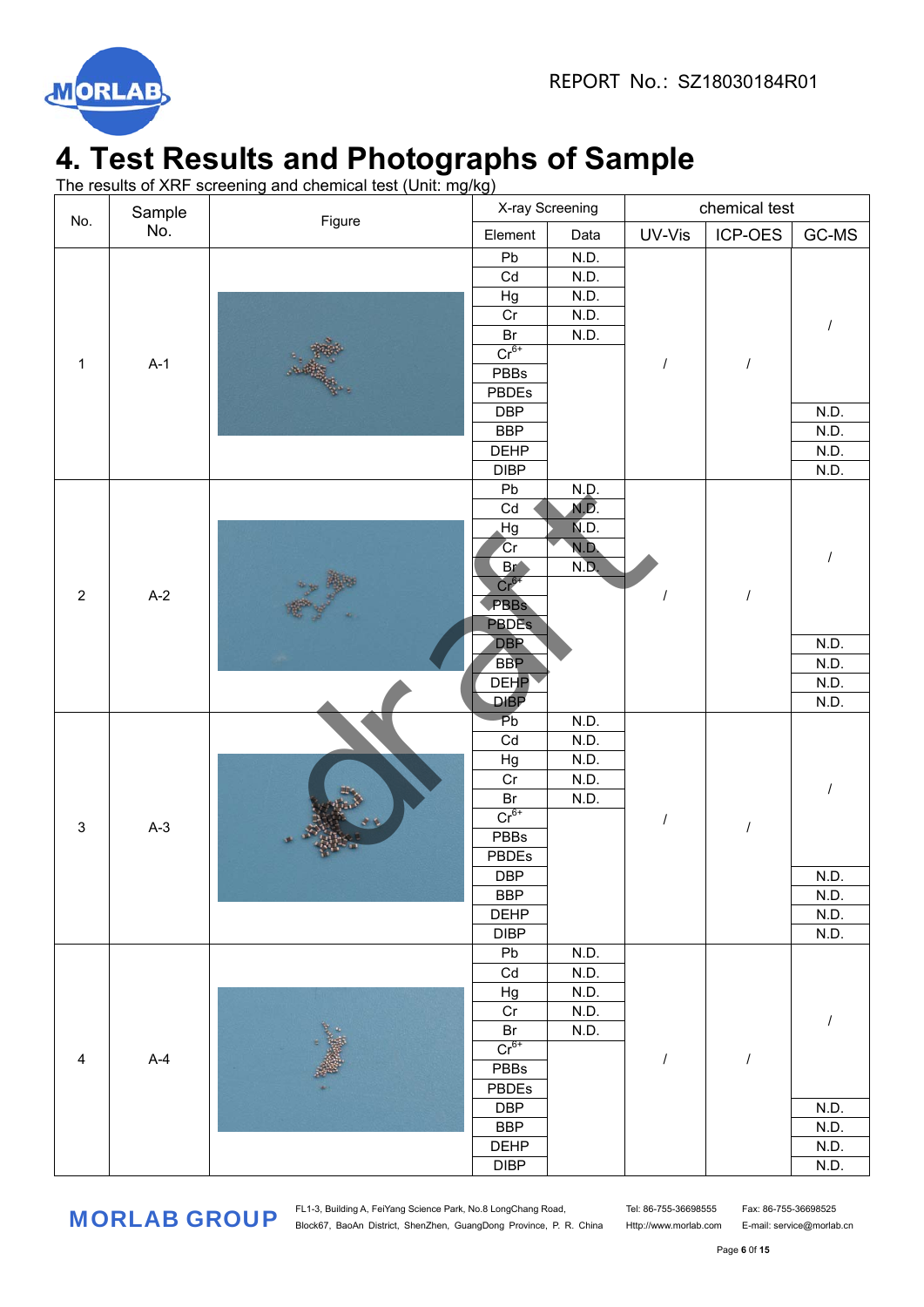

|                  | Sample |  |                                                                                                                                                                                                                                                                                                                                                                                                                                                                                                                                                                                                                                                                                                                                              |      | chemical test |                                                      |         |  |  |
|------------------|--------|--|----------------------------------------------------------------------------------------------------------------------------------------------------------------------------------------------------------------------------------------------------------------------------------------------------------------------------------------------------------------------------------------------------------------------------------------------------------------------------------------------------------------------------------------------------------------------------------------------------------------------------------------------------------------------------------------------------------------------------------------------|------|---------------|------------------------------------------------------|---------|--|--|
| No.              | No.    |  | Element                                                                                                                                                                                                                                                                                                                                                                                                                                                                                                                                                                                                                                                                                                                                      | Data | UV-Vis        | ICP-OES                                              | $GC-MS$ |  |  |
|                  |        |  | Pb                                                                                                                                                                                                                                                                                                                                                                                                                                                                                                                                                                                                                                                                                                                                           | N.D. |               |                                                      |         |  |  |
|                  |        |  | Cd                                                                                                                                                                                                                                                                                                                                                                                                                                                                                                                                                                                                                                                                                                                                           | N.D. |               |                                                      |         |  |  |
|                  |        |  | Hg                                                                                                                                                                                                                                                                                                                                                                                                                                                                                                                                                                                                                                                                                                                                           | N.D. |               | $\sqrt{2}$<br>$\overline{I}$<br>$\prime$<br>$\cal I$ |         |  |  |
|                  |        |  | Cr                                                                                                                                                                                                                                                                                                                                                                                                                                                                                                                                                                                                                                                                                                                                           | N.D. |               |                                                      |         |  |  |
|                  |        |  |                                                                                                                                                                                                                                                                                                                                                                                                                                                                                                                                                                                                                                                                                                                                              | N.D. |               |                                                      |         |  |  |
| $\mathbf 5$      | $A-5$  |  |                                                                                                                                                                                                                                                                                                                                                                                                                                                                                                                                                                                                                                                                                                                                              |      |               |                                                      |         |  |  |
|                  |        |  |                                                                                                                                                                                                                                                                                                                                                                                                                                                                                                                                                                                                                                                                                                                                              |      |               |                                                      |         |  |  |
|                  |        |  |                                                                                                                                                                                                                                                                                                                                                                                                                                                                                                                                                                                                                                                                                                                                              |      |               |                                                      |         |  |  |
|                  |        |  | X-ray Screening<br>Figure<br>Br<br>$Cr^{6+}$<br>PBBs<br>PBDEs<br><b>DBP</b><br><b>BBP</b><br>N.D.<br><b>DEHP</b><br>N.D.<br>N.D.<br><b>DIBP</b><br>N.D.<br>Pb<br>Cd<br>N.D.<br>Hg<br>N.D.<br>Cr<br>N.D.<br>NĎ.<br>Br<br>$\text{Cr}^{6+}$<br>PBBs<br><b>PBDES</b><br><b>DBP</b><br><b>BBP</b><br><b>DEHP</b><br><b>DIBP</b><br>P <sub>b</sub><br>N.D.<br>Cd<br>N.D.<br>Hg<br>N.D.<br>Cr<br>N.D.<br>Br<br>N.D.<br>$Cr^{6+}$<br>$\prime$<br>PBBs<br>PBDEs<br><b>DBP</b><br>N.D.<br>N.D.<br><b>BBP</b><br>DEHP<br>N.D.<br>N.D.<br><b>DIBP</b><br>Pb<br>N.D.<br>Cd<br>N.D.<br>Hg<br>N.D.<br>$\rm Cr$<br>N.D.<br><b>CARL REA</b><br>N.D.<br>$\mathsf{Br}$<br>$Cr^{6+}$<br>PBBs<br>PBDEs<br><b>DBP</b><br><b>BBP</b><br><b>DEHP</b><br>${\sf DIBP}$ | N.D. |               |                                                      |         |  |  |
|                  |        |  |                                                                                                                                                                                                                                                                                                                                                                                                                                                                                                                                                                                                                                                                                                                                              |      |               |                                                      |         |  |  |
|                  |        |  |                                                                                                                                                                                                                                                                                                                                                                                                                                                                                                                                                                                                                                                                                                                                              |      |               |                                                      |         |  |  |
|                  |        |  |                                                                                                                                                                                                                                                                                                                                                                                                                                                                                                                                                                                                                                                                                                                                              |      |               |                                                      |         |  |  |
|                  |        |  |                                                                                                                                                                                                                                                                                                                                                                                                                                                                                                                                                                                                                                                                                                                                              |      |               |                                                      |         |  |  |
|                  |        |  |                                                                                                                                                                                                                                                                                                                                                                                                                                                                                                                                                                                                                                                                                                                                              |      |               |                                                      |         |  |  |
| $A-6$<br>$\,6$   |        |  |                                                                                                                                                                                                                                                                                                                                                                                                                                                                                                                                                                                                                                                                                                                                              |      |               |                                                      |         |  |  |
|                  |        |  |                                                                                                                                                                                                                                                                                                                                                                                                                                                                                                                                                                                                                                                                                                                                              |      |               |                                                      |         |  |  |
|                  |        |  |                                                                                                                                                                                                                                                                                                                                                                                                                                                                                                                                                                                                                                                                                                                                              |      |               |                                                      |         |  |  |
|                  |        |  |                                                                                                                                                                                                                                                                                                                                                                                                                                                                                                                                                                                                                                                                                                                                              |      |               |                                                      |         |  |  |
|                  |        |  |                                                                                                                                                                                                                                                                                                                                                                                                                                                                                                                                                                                                                                                                                                                                              |      |               |                                                      |         |  |  |
|                  |        |  |                                                                                                                                                                                                                                                                                                                                                                                                                                                                                                                                                                                                                                                                                                                                              |      |               |                                                      | N.D.    |  |  |
|                  |        |  |                                                                                                                                                                                                                                                                                                                                                                                                                                                                                                                                                                                                                                                                                                                                              |      |               |                                                      | N.D.    |  |  |
|                  |        |  |                                                                                                                                                                                                                                                                                                                                                                                                                                                                                                                                                                                                                                                                                                                                              |      |               |                                                      | N.D.    |  |  |
|                  |        |  |                                                                                                                                                                                                                                                                                                                                                                                                                                                                                                                                                                                                                                                                                                                                              |      |               |                                                      | N.D.    |  |  |
|                  |        |  |                                                                                                                                                                                                                                                                                                                                                                                                                                                                                                                                                                                                                                                                                                                                              |      |               |                                                      |         |  |  |
|                  |        |  |                                                                                                                                                                                                                                                                                                                                                                                                                                                                                                                                                                                                                                                                                                                                              |      |               |                                                      |         |  |  |
|                  |        |  |                                                                                                                                                                                                                                                                                                                                                                                                                                                                                                                                                                                                                                                                                                                                              |      |               |                                                      |         |  |  |
|                  |        |  |                                                                                                                                                                                                                                                                                                                                                                                                                                                                                                                                                                                                                                                                                                                                              |      |               |                                                      |         |  |  |
|                  |        |  |                                                                                                                                                                                                                                                                                                                                                                                                                                                                                                                                                                                                                                                                                                                                              |      |               |                                                      |         |  |  |
|                  |        |  |                                                                                                                                                                                                                                                                                                                                                                                                                                                                                                                                                                                                                                                                                                                                              |      |               |                                                      |         |  |  |
| $\boldsymbol{7}$ | $A-7$  |  |                                                                                                                                                                                                                                                                                                                                                                                                                                                                                                                                                                                                                                                                                                                                              |      |               |                                                      |         |  |  |
|                  |        |  |                                                                                                                                                                                                                                                                                                                                                                                                                                                                                                                                                                                                                                                                                                                                              |      |               |                                                      |         |  |  |
|                  |        |  |                                                                                                                                                                                                                                                                                                                                                                                                                                                                                                                                                                                                                                                                                                                                              |      |               |                                                      |         |  |  |
|                  |        |  |                                                                                                                                                                                                                                                                                                                                                                                                                                                                                                                                                                                                                                                                                                                                              |      |               |                                                      |         |  |  |
|                  |        |  |                                                                                                                                                                                                                                                                                                                                                                                                                                                                                                                                                                                                                                                                                                                                              |      |               |                                                      |         |  |  |
|                  |        |  |                                                                                                                                                                                                                                                                                                                                                                                                                                                                                                                                                                                                                                                                                                                                              |      |               |                                                      |         |  |  |
|                  |        |  |                                                                                                                                                                                                                                                                                                                                                                                                                                                                                                                                                                                                                                                                                                                                              |      |               |                                                      |         |  |  |
|                  |        |  |                                                                                                                                                                                                                                                                                                                                                                                                                                                                                                                                                                                                                                                                                                                                              |      |               |                                                      |         |  |  |
|                  |        |  |                                                                                                                                                                                                                                                                                                                                                                                                                                                                                                                                                                                                                                                                                                                                              |      |               |                                                      |         |  |  |
|                  |        |  |                                                                                                                                                                                                                                                                                                                                                                                                                                                                                                                                                                                                                                                                                                                                              |      |               |                                                      |         |  |  |
|                  |        |  |                                                                                                                                                                                                                                                                                                                                                                                                                                                                                                                                                                                                                                                                                                                                              |      |               |                                                      |         |  |  |
|                  |        |  |                                                                                                                                                                                                                                                                                                                                                                                                                                                                                                                                                                                                                                                                                                                                              |      |               |                                                      |         |  |  |
| $\, 8$           | $A-8$  |  |                                                                                                                                                                                                                                                                                                                                                                                                                                                                                                                                                                                                                                                                                                                                              |      |               |                                                      |         |  |  |
|                  |        |  |                                                                                                                                                                                                                                                                                                                                                                                                                                                                                                                                                                                                                                                                                                                                              |      |               |                                                      |         |  |  |
|                  |        |  |                                                                                                                                                                                                                                                                                                                                                                                                                                                                                                                                                                                                                                                                                                                                              |      |               |                                                      | N.D.    |  |  |
|                  |        |  |                                                                                                                                                                                                                                                                                                                                                                                                                                                                                                                                                                                                                                                                                                                                              |      |               |                                                      | N.D.    |  |  |
|                  |        |  |                                                                                                                                                                                                                                                                                                                                                                                                                                                                                                                                                                                                                                                                                                                                              |      |               |                                                      | N.D.    |  |  |
|                  |        |  |                                                                                                                                                                                                                                                                                                                                                                                                                                                                                                                                                                                                                                                                                                                                              |      |               |                                                      | N.D.    |  |  |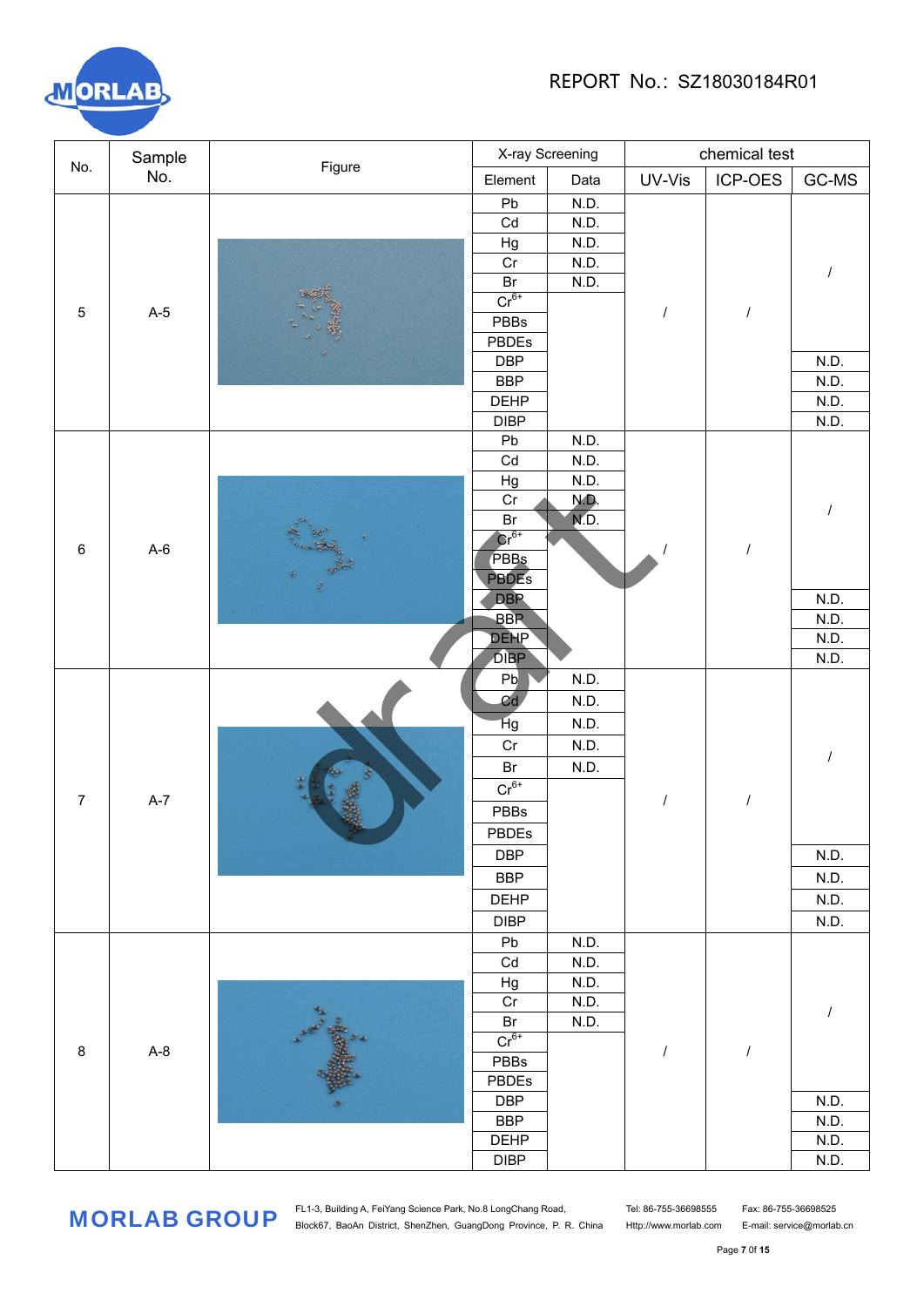

|                  | Sample |                                     |                                                                                                                                                                                                                                                                                                                                                                                                                                                                                                                                                                                                                                                                                                                                  | X-ray Screening |        | chemical test |         |  |
|------------------|--------|-------------------------------------|----------------------------------------------------------------------------------------------------------------------------------------------------------------------------------------------------------------------------------------------------------------------------------------------------------------------------------------------------------------------------------------------------------------------------------------------------------------------------------------------------------------------------------------------------------------------------------------------------------------------------------------------------------------------------------------------------------------------------------|-----------------|--------|---------------|---------|--|
| No.              | No.    |                                     | Element                                                                                                                                                                                                                                                                                                                                                                                                                                                                                                                                                                                                                                                                                                                          | Data            | UV-Vis | ICP-OES       | $GC-MS$ |  |
|                  |        |                                     | Pb                                                                                                                                                                                                                                                                                                                                                                                                                                                                                                                                                                                                                                                                                                                               | N.D.            |        |               |         |  |
|                  |        |                                     | Cd                                                                                                                                                                                                                                                                                                                                                                                                                                                                                                                                                                                                                                                                                                                               | N.D.            |        |               |         |  |
|                  |        |                                     | Figure<br>N.D.<br>Hg<br>$\overline{Cr}$<br>N.D.<br>Br<br>N.D.<br>$Cr6+$<br>$\prime$<br>PBBs<br>PBDEs<br><b>DBP</b><br><b>BBP</b><br><b>DEHP</b><br><b>DIBP</b><br>N.D.<br>Pb<br>Cd<br>N.D.<br>Hg<br>N.D.<br>Cr<br>N.D.<br>ND.<br>Br<br>$Cr^{6+}$<br>$\overline{I}$<br>PBBs<br><b>PBDES</b><br><b>DBP</b><br><b>BBP</b><br><b>DEHP</b><br><b>DIBP</b><br>N.D.<br>Pb<br>Cd<br>N.D.<br>Hg<br>N.D.<br>Cr<br>N.D.<br>Br<br>N.D.<br>$Cr^{6+}$<br>$\prime$<br>PBBs<br>PBDEs<br>$\alpha$<br><b>DBP</b><br><b>BBP</b><br>DEHP<br><b>DIBP</b><br>Pb<br>N.D.<br>Cd<br>N.D.<br>Hg<br>N.D.<br>Cr<br>N.D.<br>×<br>$\frac{1}{2}$<br>Br<br>N.D.<br>$Cr^{6+}$<br>$\cal I$<br>$\prime$<br>PBBs<br>PBDEs<br><b>DBP</b><br><b>BBP</b><br><b>DEHP</b> |                 |        |               |         |  |
|                  |        |                                     |                                                                                                                                                                                                                                                                                                                                                                                                                                                                                                                                                                                                                                                                                                                                  |                 |        |               |         |  |
|                  |        |                                     |                                                                                                                                                                                                                                                                                                                                                                                                                                                                                                                                                                                                                                                                                                                                  |                 |        |               |         |  |
| $\boldsymbol{9}$ |        |                                     |                                                                                                                                                                                                                                                                                                                                                                                                                                                                                                                                                                                                                                                                                                                                  |                 |        |               |         |  |
|                  |        |                                     |                                                                                                                                                                                                                                                                                                                                                                                                                                                                                                                                                                                                                                                                                                                                  |                 |        |               |         |  |
|                  |        |                                     |                                                                                                                                                                                                                                                                                                                                                                                                                                                                                                                                                                                                                                                                                                                                  |                 |        |               |         |  |
|                  |        |                                     |                                                                                                                                                                                                                                                                                                                                                                                                                                                                                                                                                                                                                                                                                                                                  |                 |        |               |         |  |
|                  |        |                                     | DIBP                                                                                                                                                                                                                                                                                                                                                                                                                                                                                                                                                                                                                                                                                                                             |                 |        |               |         |  |
|                  |        |                                     |                                                                                                                                                                                                                                                                                                                                                                                                                                                                                                                                                                                                                                                                                                                                  |                 |        |               |         |  |
|                  |        |                                     |                                                                                                                                                                                                                                                                                                                                                                                                                                                                                                                                                                                                                                                                                                                                  |                 |        |               |         |  |
|                  |        |                                     |                                                                                                                                                                                                                                                                                                                                                                                                                                                                                                                                                                                                                                                                                                                                  |                 |        |               |         |  |
|                  |        |                                     |                                                                                                                                                                                                                                                                                                                                                                                                                                                                                                                                                                                                                                                                                                                                  |                 |        |               |         |  |
|                  |        |                                     |                                                                                                                                                                                                                                                                                                                                                                                                                                                                                                                                                                                                                                                                                                                                  |                 |        |               |         |  |
|                  |        |                                     |                                                                                                                                                                                                                                                                                                                                                                                                                                                                                                                                                                                                                                                                                                                                  |                 |        |               |         |  |
|                  |        |                                     |                                                                                                                                                                                                                                                                                                                                                                                                                                                                                                                                                                                                                                                                                                                                  |                 |        |               |         |  |
| 10               |        |                                     |                                                                                                                                                                                                                                                                                                                                                                                                                                                                                                                                                                                                                                                                                                                                  |                 |        |               |         |  |
|                  |        |                                     |                                                                                                                                                                                                                                                                                                                                                                                                                                                                                                                                                                                                                                                                                                                                  |                 |        |               |         |  |
|                  |        |                                     |                                                                                                                                                                                                                                                                                                                                                                                                                                                                                                                                                                                                                                                                                                                                  |                 |        |               | N.D.    |  |
|                  |        |                                     |                                                                                                                                                                                                                                                                                                                                                                                                                                                                                                                                                                                                                                                                                                                                  |                 |        |               | N.D.    |  |
|                  |        |                                     |                                                                                                                                                                                                                                                                                                                                                                                                                                                                                                                                                                                                                                                                                                                                  |                 |        |               | N.D.    |  |
|                  |        |                                     |                                                                                                                                                                                                                                                                                                                                                                                                                                                                                                                                                                                                                                                                                                                                  |                 |        |               | N.D.    |  |
|                  |        |                                     |                                                                                                                                                                                                                                                                                                                                                                                                                                                                                                                                                                                                                                                                                                                                  |                 |        |               |         |  |
|                  |        | $A-9$<br>$A-10$<br>$A-11$<br>$A-12$ |                                                                                                                                                                                                                                                                                                                                                                                                                                                                                                                                                                                                                                                                                                                                  |                 |        |               |         |  |
|                  |        |                                     |                                                                                                                                                                                                                                                                                                                                                                                                                                                                                                                                                                                                                                                                                                                                  |                 |        |               |         |  |
|                  |        |                                     |                                                                                                                                                                                                                                                                                                                                                                                                                                                                                                                                                                                                                                                                                                                                  |                 |        |               |         |  |
|                  |        |                                     |                                                                                                                                                                                                                                                                                                                                                                                                                                                                                                                                                                                                                                                                                                                                  |                 |        |               |         |  |
|                  |        |                                     |                                                                                                                                                                                                                                                                                                                                                                                                                                                                                                                                                                                                                                                                                                                                  |                 |        |               |         |  |
| 11               |        |                                     | N.D.<br>N.D.<br>N.D.<br>N.D.<br>N.D.<br>N.D.<br>N.D.                                                                                                                                                                                                                                                                                                                                                                                                                                                                                                                                                                                                                                                                             |                 |        |               |         |  |
|                  |        |                                     |                                                                                                                                                                                                                                                                                                                                                                                                                                                                                                                                                                                                                                                                                                                                  |                 |        |               |         |  |
|                  |        |                                     |                                                                                                                                                                                                                                                                                                                                                                                                                                                                                                                                                                                                                                                                                                                                  |                 |        |               | N.D.    |  |
|                  |        |                                     |                                                                                                                                                                                                                                                                                                                                                                                                                                                                                                                                                                                                                                                                                                                                  |                 |        |               |         |  |
|                  |        |                                     |                                                                                                                                                                                                                                                                                                                                                                                                                                                                                                                                                                                                                                                                                                                                  |                 |        |               |         |  |
|                  |        |                                     |                                                                                                                                                                                                                                                                                                                                                                                                                                                                                                                                                                                                                                                                                                                                  |                 |        |               |         |  |
|                  |        |                                     |                                                                                                                                                                                                                                                                                                                                                                                                                                                                                                                                                                                                                                                                                                                                  |                 |        |               |         |  |
|                  |        |                                     |                                                                                                                                                                                                                                                                                                                                                                                                                                                                                                                                                                                                                                                                                                                                  |                 |        |               |         |  |
|                  |        |                                     |                                                                                                                                                                                                                                                                                                                                                                                                                                                                                                                                                                                                                                                                                                                                  |                 |        |               |         |  |
|                  |        |                                     |                                                                                                                                                                                                                                                                                                                                                                                                                                                                                                                                                                                                                                                                                                                                  |                 |        |               |         |  |
|                  |        |                                     |                                                                                                                                                                                                                                                                                                                                                                                                                                                                                                                                                                                                                                                                                                                                  |                 |        |               |         |  |
|                  |        |                                     |                                                                                                                                                                                                                                                                                                                                                                                                                                                                                                                                                                                                                                                                                                                                  |                 |        |               |         |  |
| 12               |        |                                     |                                                                                                                                                                                                                                                                                                                                                                                                                                                                                                                                                                                                                                                                                                                                  |                 |        |               |         |  |
|                  |        |                                     |                                                                                                                                                                                                                                                                                                                                                                                                                                                                                                                                                                                                                                                                                                                                  |                 |        |               |         |  |
|                  |        |                                     |                                                                                                                                                                                                                                                                                                                                                                                                                                                                                                                                                                                                                                                                                                                                  |                 |        |               | N.D.    |  |
|                  |        |                                     |                                                                                                                                                                                                                                                                                                                                                                                                                                                                                                                                                                                                                                                                                                                                  |                 |        |               | N.D.    |  |
|                  |        |                                     |                                                                                                                                                                                                                                                                                                                                                                                                                                                                                                                                                                                                                                                                                                                                  |                 |        |               | N.D.    |  |
|                  |        |                                     |                                                                                                                                                                                                                                                                                                                                                                                                                                                                                                                                                                                                                                                                                                                                  |                 |        |               | N.D.    |  |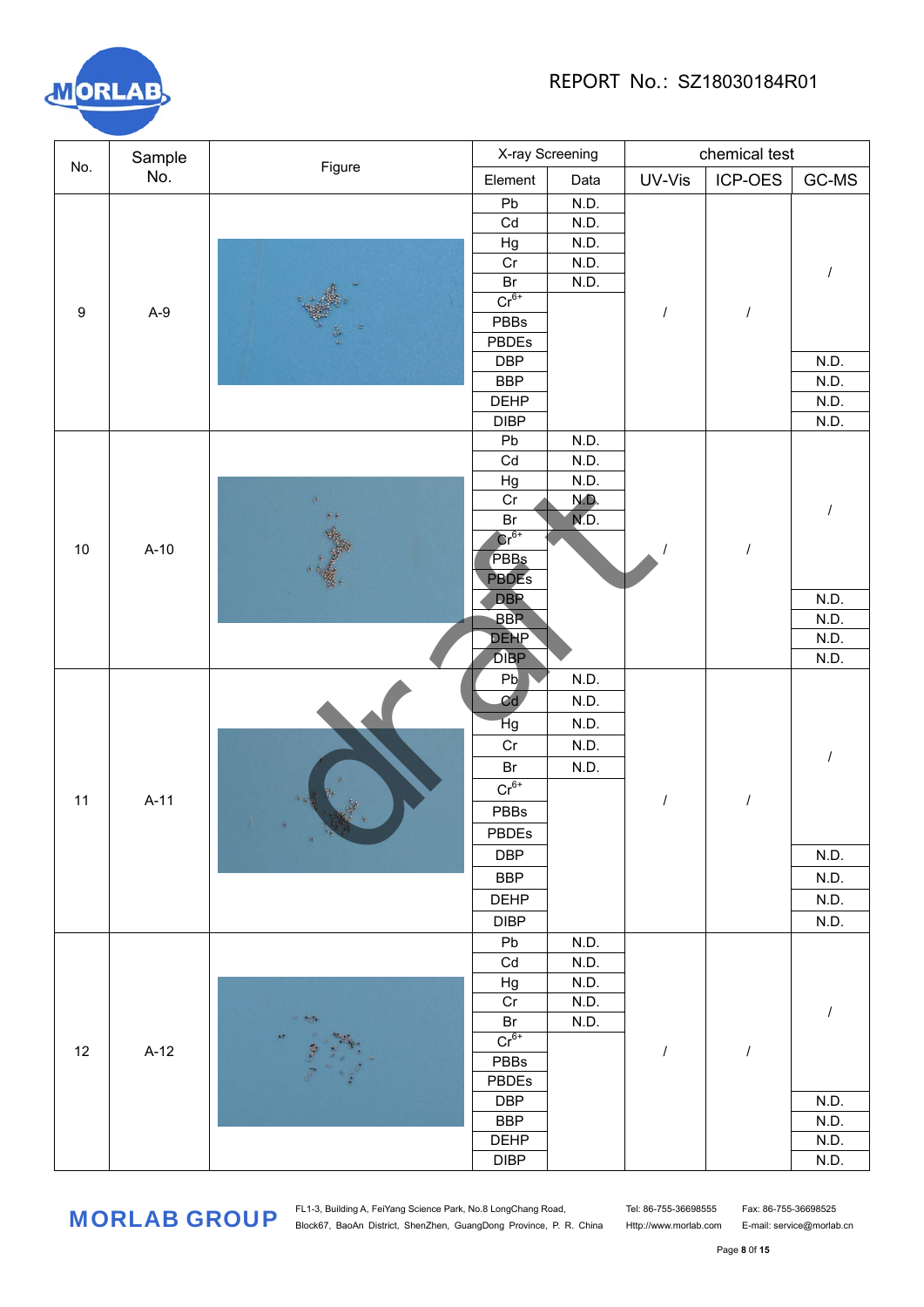

|     | Sample                                                                |  |                                                                                                                                                                                                                                                                                                                                                                                                                                                                                                                                                                                                                                                                                                                        |      |        | chemical test |       |  |  |
|-----|-----------------------------------------------------------------------|--|------------------------------------------------------------------------------------------------------------------------------------------------------------------------------------------------------------------------------------------------------------------------------------------------------------------------------------------------------------------------------------------------------------------------------------------------------------------------------------------------------------------------------------------------------------------------------------------------------------------------------------------------------------------------------------------------------------------------|------|--------|---------------|-------|--|--|
| No. | No.                                                                   |  | Element                                                                                                                                                                                                                                                                                                                                                                                                                                                                                                                                                                                                                                                                                                                | Data | UV-Vis | ICP-OES       | GC-MS |  |  |
|     |                                                                       |  | Pb                                                                                                                                                                                                                                                                                                                                                                                                                                                                                                                                                                                                                                                                                                                     | N.D. |        |               |       |  |  |
|     |                                                                       |  | Cd                                                                                                                                                                                                                                                                                                                                                                                                                                                                                                                                                                                                                                                                                                                     | N.D. |        |               |       |  |  |
|     |                                                                       |  | X-ray Screening<br>N.D.<br>Hg<br>$\overline{Cr}$<br>N.D.<br>Br<br>N.D.<br>$Cr6+$<br>$\prime$<br>PBBs<br><b>PBDEs</b><br><b>DBP</b><br><b>BBP</b><br><b>DEHP</b><br><b>DIBP</b><br>N.D.<br>Pb<br>Cd<br>N.D.<br>Hg<br>N.D.<br>Cr<br>N.D.<br>ND.<br>Br<br>$Cr^{6+}$<br>$\overline{I}$<br>PBBs<br><b>PBDES</b><br><b>DBP</b><br><b>BBP</b><br><b>DEHP</b><br><b>DIBP</b><br>N.D.<br>Pb<br>Cd<br>N.D.<br>Hg<br>N.D.<br>Cr<br>N.D.<br>Br<br>N.D.<br>$Cr^{6+}$<br>$\prime$<br>PBBs<br>PBDEs<br><b>DBP</b><br><b>BBP</b><br><b>DEHP</b><br><b>DIBP</b><br>N.D.<br>Pb<br>Cd<br>N.D.<br>N.D.<br>Hg<br>Cr<br>N.D.<br>N.D.<br>$\mathsf{Br}$<br>$Cr6+$<br>$\cal I$<br>I<br>PBBs<br>PBDEs<br><b>DBP</b><br><b>BBP</b><br><b>DEHP</b> |      |        |               |       |  |  |
|     |                                                                       |  |                                                                                                                                                                                                                                                                                                                                                                                                                                                                                                                                                                                                                                                                                                                        |      |        |               |       |  |  |
|     |                                                                       |  |                                                                                                                                                                                                                                                                                                                                                                                                                                                                                                                                                                                                                                                                                                                        |      |        |               |       |  |  |
| 13  |                                                                       |  |                                                                                                                                                                                                                                                                                                                                                                                                                                                                                                                                                                                                                                                                                                                        |      |        |               |       |  |  |
|     |                                                                       |  |                                                                                                                                                                                                                                                                                                                                                                                                                                                                                                                                                                                                                                                                                                                        |      |        |               |       |  |  |
|     |                                                                       |  |                                                                                                                                                                                                                                                                                                                                                                                                                                                                                                                                                                                                                                                                                                                        |      |        |               |       |  |  |
|     | Figure<br>$A-13$<br>$\mathcal{D}^{\pm}$<br>$A-14$<br>$A-15$<br>$A-16$ |  |                                                                                                                                                                                                                                                                                                                                                                                                                                                                                                                                                                                                                                                                                                                        |      |        |               |       |  |  |
|     |                                                                       |  |                                                                                                                                                                                                                                                                                                                                                                                                                                                                                                                                                                                                                                                                                                                        |      |        |               |       |  |  |
|     |                                                                       |  |                                                                                                                                                                                                                                                                                                                                                                                                                                                                                                                                                                                                                                                                                                                        |      |        |               |       |  |  |
|     |                                                                       |  |                                                                                                                                                                                                                                                                                                                                                                                                                                                                                                                                                                                                                                                                                                                        |      |        |               |       |  |  |
|     |                                                                       |  |                                                                                                                                                                                                                                                                                                                                                                                                                                                                                                                                                                                                                                                                                                                        |      |        |               |       |  |  |
|     |                                                                       |  |                                                                                                                                                                                                                                                                                                                                                                                                                                                                                                                                                                                                                                                                                                                        |      |        |               |       |  |  |
|     |                                                                       |  |                                                                                                                                                                                                                                                                                                                                                                                                                                                                                                                                                                                                                                                                                                                        |      |        |               |       |  |  |
| 14  |                                                                       |  |                                                                                                                                                                                                                                                                                                                                                                                                                                                                                                                                                                                                                                                                                                                        |      |        |               |       |  |  |
|     |                                                                       |  |                                                                                                                                                                                                                                                                                                                                                                                                                                                                                                                                                                                                                                                                                                                        |      |        |               |       |  |  |
|     |                                                                       |  |                                                                                                                                                                                                                                                                                                                                                                                                                                                                                                                                                                                                                                                                                                                        |      |        |               |       |  |  |
|     |                                                                       |  |                                                                                                                                                                                                                                                                                                                                                                                                                                                                                                                                                                                                                                                                                                                        |      |        |               |       |  |  |
|     |                                                                       |  |                                                                                                                                                                                                                                                                                                                                                                                                                                                                                                                                                                                                                                                                                                                        |      |        |               | N.D.  |  |  |
|     |                                                                       |  |                                                                                                                                                                                                                                                                                                                                                                                                                                                                                                                                                                                                                                                                                                                        |      |        |               | N.D.  |  |  |
|     |                                                                       |  |                                                                                                                                                                                                                                                                                                                                                                                                                                                                                                                                                                                                                                                                                                                        |      |        |               | N.D.  |  |  |
|     |                                                                       |  |                                                                                                                                                                                                                                                                                                                                                                                                                                                                                                                                                                                                                                                                                                                        |      |        |               | N.D.  |  |  |
|     |                                                                       |  |                                                                                                                                                                                                                                                                                                                                                                                                                                                                                                                                                                                                                                                                                                                        |      |        |               |       |  |  |
|     |                                                                       |  |                                                                                                                                                                                                                                                                                                                                                                                                                                                                                                                                                                                                                                                                                                                        |      |        |               |       |  |  |
|     |                                                                       |  |                                                                                                                                                                                                                                                                                                                                                                                                                                                                                                                                                                                                                                                                                                                        |      |        |               |       |  |  |
|     |                                                                       |  | N.D.<br>N.D.<br>N.D.<br>N.D.<br>N.D.<br>N.D.<br>N.D.<br>N.D.<br>DIBP                                                                                                                                                                                                                                                                                                                                                                                                                                                                                                                                                                                                                                                   |      |        |               |       |  |  |
|     |                                                                       |  |                                                                                                                                                                                                                                                                                                                                                                                                                                                                                                                                                                                                                                                                                                                        |      |        |               |       |  |  |
|     |                                                                       |  |                                                                                                                                                                                                                                                                                                                                                                                                                                                                                                                                                                                                                                                                                                                        |      |        |               |       |  |  |
|     |                                                                       |  |                                                                                                                                                                                                                                                                                                                                                                                                                                                                                                                                                                                                                                                                                                                        |      |        |               |       |  |  |
|     |                                                                       |  |                                                                                                                                                                                                                                                                                                                                                                                                                                                                                                                                                                                                                                                                                                                        |      |        |               |       |  |  |
|     |                                                                       |  |                                                                                                                                                                                                                                                                                                                                                                                                                                                                                                                                                                                                                                                                                                                        |      |        |               |       |  |  |
|     |                                                                       |  |                                                                                                                                                                                                                                                                                                                                                                                                                                                                                                                                                                                                                                                                                                                        |      |        |               |       |  |  |
|     |                                                                       |  |                                                                                                                                                                                                                                                                                                                                                                                                                                                                                                                                                                                                                                                                                                                        |      |        |               |       |  |  |
|     |                                                                       |  |                                                                                                                                                                                                                                                                                                                                                                                                                                                                                                                                                                                                                                                                                                                        |      |        |               |       |  |  |
|     |                                                                       |  |                                                                                                                                                                                                                                                                                                                                                                                                                                                                                                                                                                                                                                                                                                                        |      |        |               |       |  |  |
|     |                                                                       |  |                                                                                                                                                                                                                                                                                                                                                                                                                                                                                                                                                                                                                                                                                                                        |      |        |               |       |  |  |
|     |                                                                       |  |                                                                                                                                                                                                                                                                                                                                                                                                                                                                                                                                                                                                                                                                                                                        |      |        |               |       |  |  |
|     |                                                                       |  |                                                                                                                                                                                                                                                                                                                                                                                                                                                                                                                                                                                                                                                                                                                        |      |        |               |       |  |  |
|     |                                                                       |  |                                                                                                                                                                                                                                                                                                                                                                                                                                                                                                                                                                                                                                                                                                                        |      |        |               |       |  |  |
|     | 15<br>$16\,$                                                          |  |                                                                                                                                                                                                                                                                                                                                                                                                                                                                                                                                                                                                                                                                                                                        |      |        |               |       |  |  |
|     |                                                                       |  |                                                                                                                                                                                                                                                                                                                                                                                                                                                                                                                                                                                                                                                                                                                        |      |        |               |       |  |  |
|     |                                                                       |  |                                                                                                                                                                                                                                                                                                                                                                                                                                                                                                                                                                                                                                                                                                                        |      |        |               |       |  |  |
|     |                                                                       |  |                                                                                                                                                                                                                                                                                                                                                                                                                                                                                                                                                                                                                                                                                                                        |      |        |               | N.D.  |  |  |
|     |                                                                       |  |                                                                                                                                                                                                                                                                                                                                                                                                                                                                                                                                                                                                                                                                                                                        |      |        |               | N.D.  |  |  |
|     |                                                                       |  |                                                                                                                                                                                                                                                                                                                                                                                                                                                                                                                                                                                                                                                                                                                        |      |        |               | N.D.  |  |  |
|     |                                                                       |  |                                                                                                                                                                                                                                                                                                                                                                                                                                                                                                                                                                                                                                                                                                                        |      |        |               | N.D.  |  |  |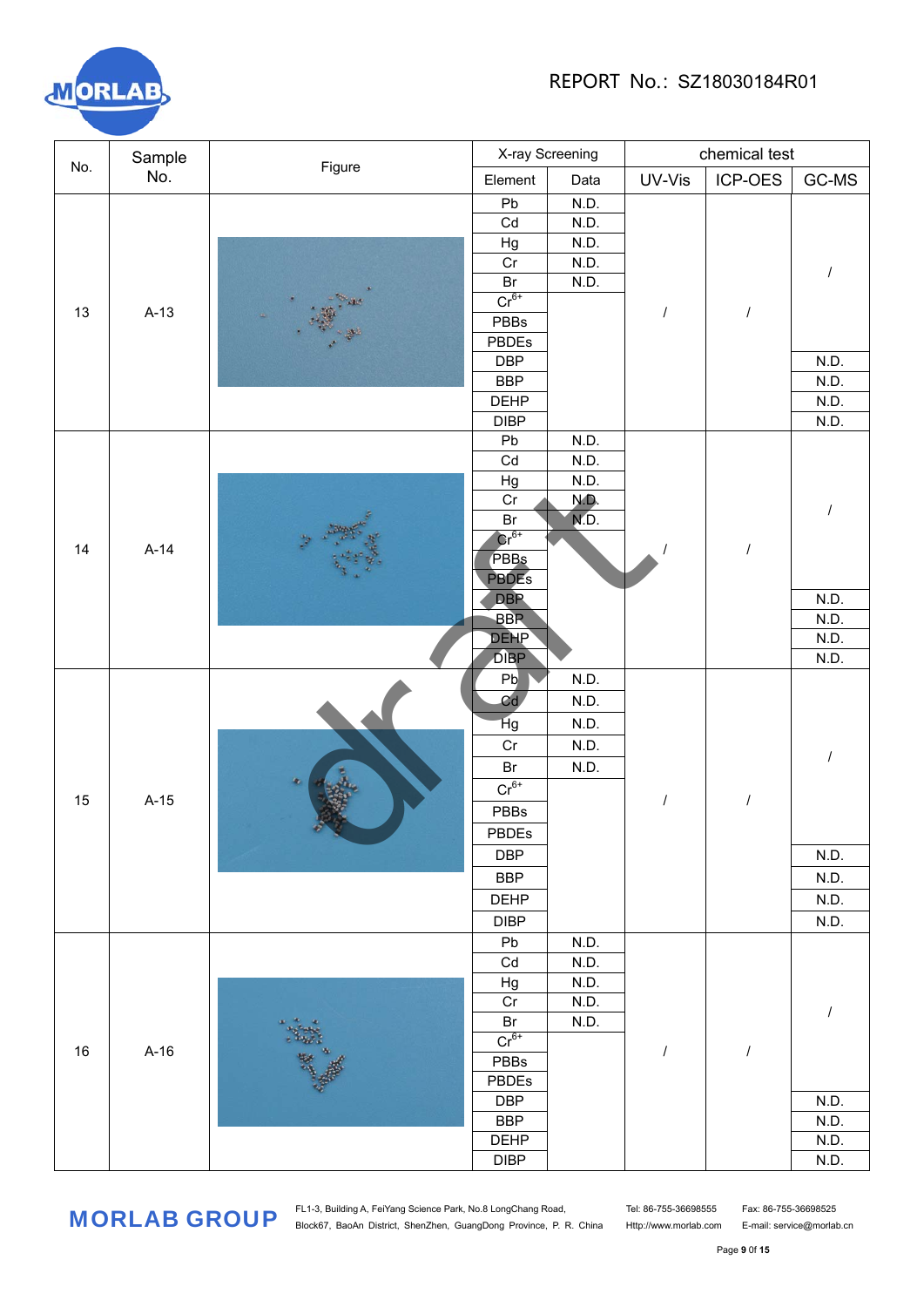

|                             |     | X-ray Screening                                                                                                                                                                                                                                                                                                                                                                                                                                                                                                                                                                                                                                                                                                                                            |                     |       |        |                      |         |  |  |  |  |
|-----------------------------|-----|------------------------------------------------------------------------------------------------------------------------------------------------------------------------------------------------------------------------------------------------------------------------------------------------------------------------------------------------------------------------------------------------------------------------------------------------------------------------------------------------------------------------------------------------------------------------------------------------------------------------------------------------------------------------------------------------------------------------------------------------------------|---------------------|-------|--------|----------------------|---------|--|--|--|--|
|                             | No. |                                                                                                                                                                                                                                                                                                                                                                                                                                                                                                                                                                                                                                                                                                                                                            | Element             | Data  | UV-Vis | ICP-OES              | $GC-MS$ |  |  |  |  |
|                             |     |                                                                                                                                                                                                                                                                                                                                                                                                                                                                                                                                                                                                                                                                                                                                                            | Pb                  | 825.5 |        | $&1.1 \times 10^{4}$ |         |  |  |  |  |
|                             |     |                                                                                                                                                                                                                                                                                                                                                                                                                                                                                                                                                                                                                                                                                                                                                            | Cd                  | N.D.  |        |                      |         |  |  |  |  |
|                             |     |                                                                                                                                                                                                                                                                                                                                                                                                                                                                                                                                                                                                                                                                                                                                                            | Hg                  | N.D.  |        |                      |         |  |  |  |  |
|                             |     |                                                                                                                                                                                                                                                                                                                                                                                                                                                                                                                                                                                                                                                                                                                                                            | Cr                  | N.D.  |        |                      |         |  |  |  |  |
|                             |     | chemical test<br>Sample<br>Figure<br>Br<br>N.D.<br>$Cr^{6+}$<br>$A-17$<br>PBBs<br>$\overline{I}$<br>PBDEs<br><b>DBP</b><br><b>BBP</b><br><b>DEHP</b><br><b>DIBP</b><br>Pb<br>N.D.<br>Cd<br>N.D.<br>Hg<br>N.D.<br>Cr<br>N.D.<br>ND.<br>Br<br>$Cr6+$<br>$A-18$<br>$\overline{1}$<br>PBBs<br><b>PBDES</b><br><b>DBP</b><br><b>BBP</b><br><b>DEHP</b><br><b>DIBP</b><br>Pb<br>N.D.<br>Cd<br>N.D.<br>Hg<br>N.D.<br>Cr<br>N.D.<br>$\mathsf{Br}$<br>943.4<br>$Cr^{6+}$<br>$A-19$<br>$\prime$<br>PBBs<br><b>PBDEs</b><br><b>DBP</b><br><b>BBP</b><br><b>DEHP</b><br><b>DIBP</b><br>Pb<br>N.D.<br>Cd<br>N.D.<br>N.D.<br>Hg<br>n.<br>Cr<br>N.D.<br>$\mathsf{Br}$<br>N.D.<br>$Cr^{6+}$<br>$A-20$<br>$\cal I$<br>$\prime$<br>PBBs<br>PBDEs<br><b>DBP</b><br><b>BBP</b> |                     |       |        |                      |         |  |  |  |  |
|                             |     |                                                                                                                                                                                                                                                                                                                                                                                                                                                                                                                                                                                                                                                                                                                                                            |                     |       |        |                      |         |  |  |  |  |
|                             |     |                                                                                                                                                                                                                                                                                                                                                                                                                                                                                                                                                                                                                                                                                                                                                            |                     |       |        |                      |         |  |  |  |  |
|                             |     |                                                                                                                                                                                                                                                                                                                                                                                                                                                                                                                                                                                                                                                                                                                                                            |                     |       |        |                      |         |  |  |  |  |
| No.<br>17<br>18<br>19<br>20 |     |                                                                                                                                                                                                                                                                                                                                                                                                                                                                                                                                                                                                                                                                                                                                                            |                     |       | N.D.   |                      |         |  |  |  |  |
|                             |     |                                                                                                                                                                                                                                                                                                                                                                                                                                                                                                                                                                                                                                                                                                                                                            |                     |       |        |                      |         |  |  |  |  |
|                             |     |                                                                                                                                                                                                                                                                                                                                                                                                                                                                                                                                                                                                                                                                                                                                                            | DEHP<br><b>DIBP</b> |       |        |                      |         |  |  |  |  |
|                             |     |                                                                                                                                                                                                                                                                                                                                                                                                                                                                                                                                                                                                                                                                                                                                                            |                     |       |        |                      |         |  |  |  |  |
|                             |     |                                                                                                                                                                                                                                                                                                                                                                                                                                                                                                                                                                                                                                                                                                                                                            |                     |       |        |                      |         |  |  |  |  |
|                             |     |                                                                                                                                                                                                                                                                                                                                                                                                                                                                                                                                                                                                                                                                                                                                                            |                     |       |        |                      |         |  |  |  |  |
|                             |     |                                                                                                                                                                                                                                                                                                                                                                                                                                                                                                                                                                                                                                                                                                                                                            |                     |       |        |                      |         |  |  |  |  |
|                             |     |                                                                                                                                                                                                                                                                                                                                                                                                                                                                                                                                                                                                                                                                                                                                                            |                     |       |        |                      |         |  |  |  |  |
|                             |     |                                                                                                                                                                                                                                                                                                                                                                                                                                                                                                                                                                                                                                                                                                                                                            |                     |       |        |                      |         |  |  |  |  |
|                             |     |                                                                                                                                                                                                                                                                                                                                                                                                                                                                                                                                                                                                                                                                                                                                                            |                     |       |        |                      |         |  |  |  |  |
|                             |     |                                                                                                                                                                                                                                                                                                                                                                                                                                                                                                                                                                                                                                                                                                                                                            |                     |       |        |                      |         |  |  |  |  |
|                             |     |                                                                                                                                                                                                                                                                                                                                                                                                                                                                                                                                                                                                                                                                                                                                                            |                     |       |        |                      |         |  |  |  |  |
|                             |     |                                                                                                                                                                                                                                                                                                                                                                                                                                                                                                                                                                                                                                                                                                                                                            |                     |       |        |                      |         |  |  |  |  |
|                             |     |                                                                                                                                                                                                                                                                                                                                                                                                                                                                                                                                                                                                                                                                                                                                                            |                     |       |        |                      |         |  |  |  |  |
|                             |     |                                                                                                                                                                                                                                                                                                                                                                                                                                                                                                                                                                                                                                                                                                                                                            |                     |       |        |                      |         |  |  |  |  |
|                             |     |                                                                                                                                                                                                                                                                                                                                                                                                                                                                                                                                                                                                                                                                                                                                                            |                     |       |        |                      |         |  |  |  |  |
|                             |     |                                                                                                                                                                                                                                                                                                                                                                                                                                                                                                                                                                                                                                                                                                                                                            |                     |       |        |                      |         |  |  |  |  |
|                             |     |                                                                                                                                                                                                                                                                                                                                                                                                                                                                                                                                                                                                                                                                                                                                                            |                     |       |        |                      |         |  |  |  |  |
|                             |     |                                                                                                                                                                                                                                                                                                                                                                                                                                                                                                                                                                                                                                                                                                                                                            |                     |       |        |                      |         |  |  |  |  |
|                             |     |                                                                                                                                                                                                                                                                                                                                                                                                                                                                                                                                                                                                                                                                                                                                                            |                     |       |        |                      |         |  |  |  |  |
|                             |     | N.D.<br>N.D.<br>N.D.<br>N.D.<br>N.D.<br>N.D.<br>N.D.<br>N.D.                                                                                                                                                                                                                                                                                                                                                                                                                                                                                                                                                                                                                                                                                               |                     |       |        |                      |         |  |  |  |  |
|                             |     |                                                                                                                                                                                                                                                                                                                                                                                                                                                                                                                                                                                                                                                                                                                                                            | N.D.<br>N.D.        |       |        |                      |         |  |  |  |  |
|                             |     |                                                                                                                                                                                                                                                                                                                                                                                                                                                                                                                                                                                                                                                                                                                                                            |                     |       |        |                      |         |  |  |  |  |
|                             |     |                                                                                                                                                                                                                                                                                                                                                                                                                                                                                                                                                                                                                                                                                                                                                            |                     |       |        |                      |         |  |  |  |  |
|                             |     |                                                                                                                                                                                                                                                                                                                                                                                                                                                                                                                                                                                                                                                                                                                                                            |                     |       |        |                      |         |  |  |  |  |
|                             |     |                                                                                                                                                                                                                                                                                                                                                                                                                                                                                                                                                                                                                                                                                                                                                            |                     |       |        |                      | N.D.    |  |  |  |  |
|                             |     |                                                                                                                                                                                                                                                                                                                                                                                                                                                                                                                                                                                                                                                                                                                                                            |                     |       |        |                      | N.D.    |  |  |  |  |
|                             |     |                                                                                                                                                                                                                                                                                                                                                                                                                                                                                                                                                                                                                                                                                                                                                            |                     |       |        |                      | N.D.    |  |  |  |  |
|                             |     |                                                                                                                                                                                                                                                                                                                                                                                                                                                                                                                                                                                                                                                                                                                                                            |                     |       |        |                      |         |  |  |  |  |
|                             |     |                                                                                                                                                                                                                                                                                                                                                                                                                                                                                                                                                                                                                                                                                                                                                            |                     |       |        |                      |         |  |  |  |  |
|                             |     |                                                                                                                                                                                                                                                                                                                                                                                                                                                                                                                                                                                                                                                                                                                                                            |                     |       |        |                      |         |  |  |  |  |
|                             |     |                                                                                                                                                                                                                                                                                                                                                                                                                                                                                                                                                                                                                                                                                                                                                            |                     |       |        |                      |         |  |  |  |  |
|                             |     |                                                                                                                                                                                                                                                                                                                                                                                                                                                                                                                                                                                                                                                                                                                                                            |                     |       |        |                      |         |  |  |  |  |
|                             |     |                                                                                                                                                                                                                                                                                                                                                                                                                                                                                                                                                                                                                                                                                                                                                            |                     |       |        |                      |         |  |  |  |  |
|                             |     |                                                                                                                                                                                                                                                                                                                                                                                                                                                                                                                                                                                                                                                                                                                                                            |                     |       |        |                      |         |  |  |  |  |
|                             |     |                                                                                                                                                                                                                                                                                                                                                                                                                                                                                                                                                                                                                                                                                                                                                            |                     |       |        |                      |         |  |  |  |  |
|                             |     |                                                                                                                                                                                                                                                                                                                                                                                                                                                                                                                                                                                                                                                                                                                                                            |                     |       |        |                      | N.D.    |  |  |  |  |
|                             |     |                                                                                                                                                                                                                                                                                                                                                                                                                                                                                                                                                                                                                                                                                                                                                            |                     |       |        |                      | N.D.    |  |  |  |  |
|                             |     |                                                                                                                                                                                                                                                                                                                                                                                                                                                                                                                                                                                                                                                                                                                                                            |                     |       |        |                      |         |  |  |  |  |
|                             |     |                                                                                                                                                                                                                                                                                                                                                                                                                                                                                                                                                                                                                                                                                                                                                            |                     |       |        |                      | N.D.    |  |  |  |  |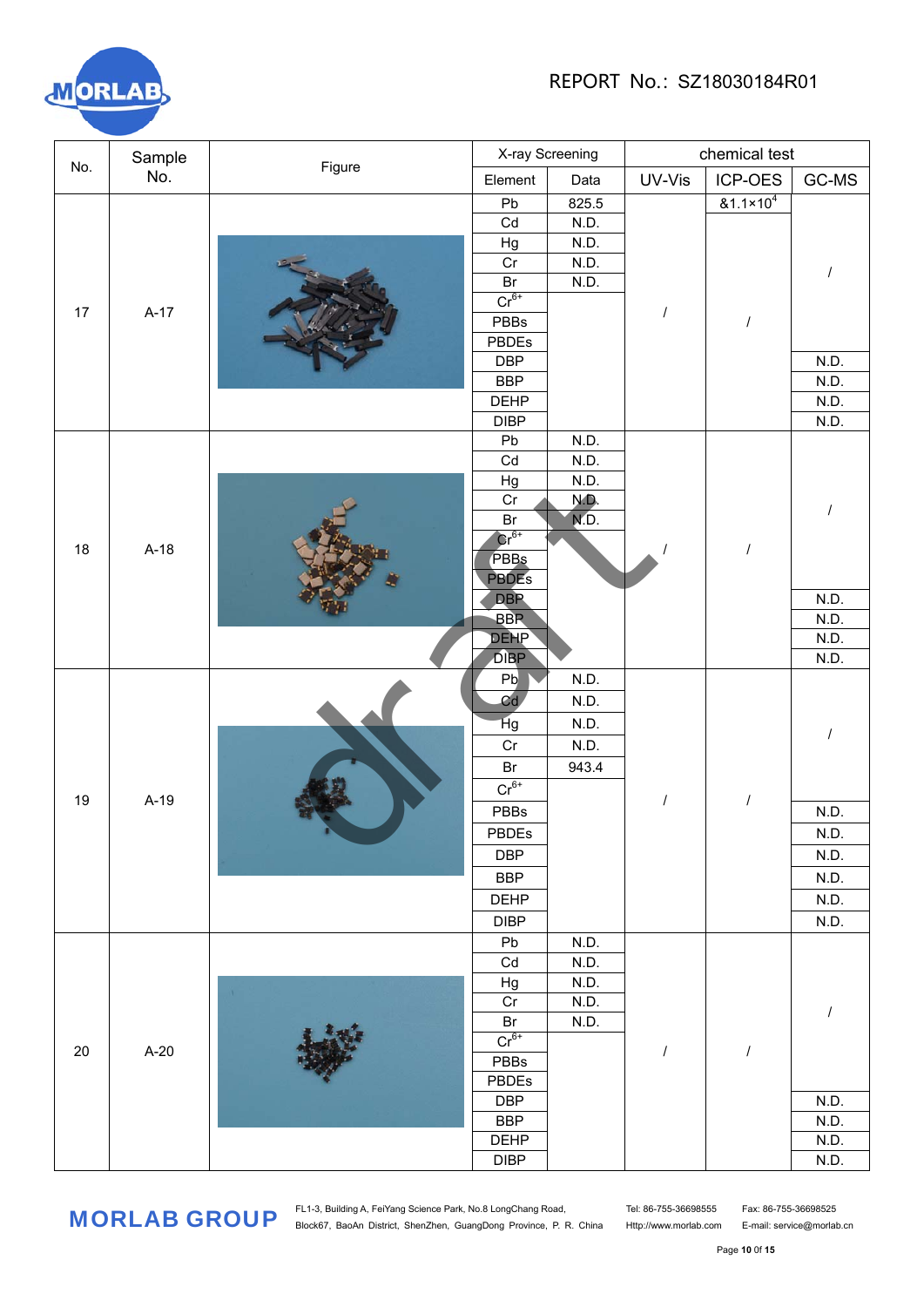

|     | Sample |        | X-ray Screening   |       | chemical test |            |         |  |
|-----|--------|--------|-------------------|-------|---------------|------------|---------|--|
| No. | No.    | Figure | Element           | Data  | UV-Vis        | ICP-OES    | $GC-MS$ |  |
| 21  |        |        | Pb                | N.D.  |               |            |         |  |
|     |        |        | Cd                | N.D.  |               |            |         |  |
|     |        |        | Hg                | N.D.  |               |            |         |  |
|     | $A-21$ |        | Cr                | N.D.  |               |            |         |  |
|     |        |        | Br                | N.D.  |               |            |         |  |
|     |        |        | $Cr^{6+}$         |       |               | $\cal I$   |         |  |
|     |        |        | PBBs              |       |               |            |         |  |
|     |        |        | PBDEs             |       |               |            |         |  |
|     |        |        | <b>DBP</b>        |       |               |            | N.D.    |  |
|     |        |        | <b>BBP</b>        |       |               |            | N.D.    |  |
|     |        |        | <b>DEHP</b>       |       |               |            | N.D.    |  |
|     |        |        | <b>DIBP</b><br>Pb | N.D.  |               |            | N.D.    |  |
|     |        |        | Cd                | N.D.  |               |            |         |  |
|     |        |        | Hg                | N.D.  |               |            |         |  |
|     |        |        | Cr                | N.D.  |               |            |         |  |
|     |        |        | Br                | NĎ.   |               |            |         |  |
|     |        |        | $\text{Cr}^{6+}$  |       |               |            |         |  |
| 22  | $A-22$ |        | PBBs              |       |               | $\sqrt{2}$ |         |  |
|     |        |        | <b>PBDES</b>      |       |               |            |         |  |
|     |        |        | <b>DBP</b>        |       |               |            | N.D.    |  |
|     |        |        | <b>BBP</b>        |       |               |            | N.D.    |  |
|     |        |        | <b>DEHP</b>       |       |               |            | N.D.    |  |
|     |        |        | <b>DIBP</b>       |       |               |            | N.D.    |  |
|     |        |        | P <sub>b</sub>    | N.D.  |               |            |         |  |
|     |        |        | Cd                | N.D.  |               |            |         |  |
|     |        |        | Hg<br>N.D.        |       |               |            |         |  |
|     |        | Cr     | N.D.              |       |               |            |         |  |
|     |        |        | Br<br>N.D.        |       |               |            |         |  |
|     | $A-23$ |        | $Cr^{6+}$         |       | $\prime$      | $\cal I$   |         |  |
| 23  |        |        | PBBs              |       |               |            |         |  |
|     |        |        |                   | PBDEs |               |            |         |  |
|     |        |        | <b>DBP</b>        |       |               |            | N.D.    |  |
|     |        |        | <b>BBP</b>        |       |               |            | N.D.    |  |
|     |        |        | <b>DEHP</b>       |       |               |            | N.D.    |  |
|     |        |        | <b>DIBP</b>       |       |               |            | N.D.    |  |
|     |        |        | Pb                | N.D.  |               |            |         |  |
|     |        |        | Cd                | N.D.  |               |            |         |  |
| 24  |        |        | Hg                | N.D.  |               |            |         |  |
|     |        |        | Cr                | N.D.  |               |            |         |  |
|     |        |        | Br                | N.D.  |               |            |         |  |
|     |        |        | $Cr^{6+}$         |       |               |            |         |  |
|     |        | $A-24$ | PBBs              |       | I             | $\cal I$   |         |  |
|     |        |        | PBDEs             |       |               |            |         |  |
|     |        |        | <b>DBP</b>        |       |               |            | N.D.    |  |
|     |        |        | <b>BBP</b>        |       |               |            | N.D.    |  |
|     |        |        | <b>DEHP</b>       |       |               |            | N.D.    |  |
|     |        |        | DIBP              |       |               |            | N.D.    |  |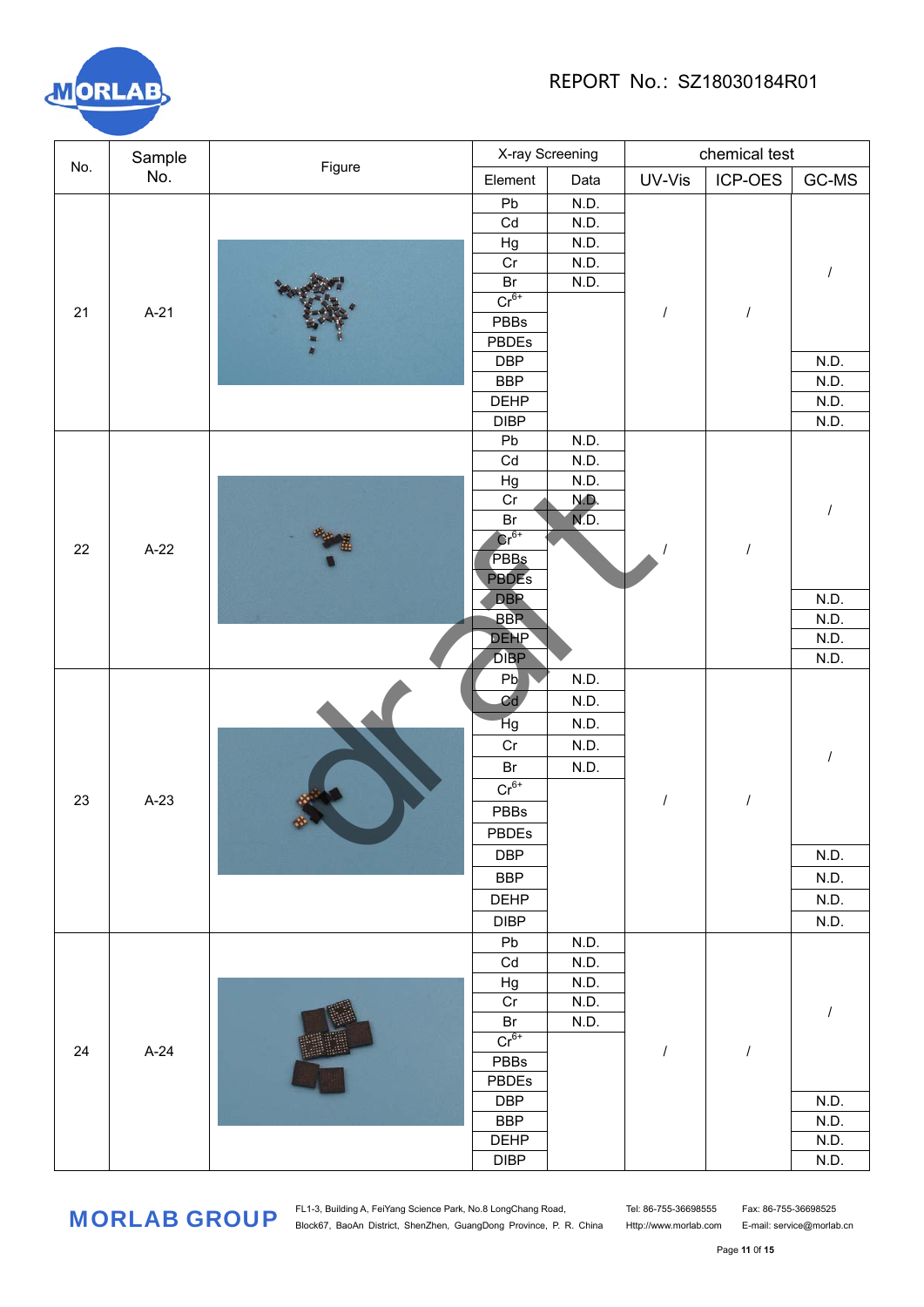

| No. | Sample |              |                           | X-ray Screening     |           | chemical test |              |  |  |
|-----|--------|--------------|---------------------------|---------------------|-----------|---------------|--------------|--|--|
|     | No.    | Figure       | Element                   | Data                | UV-Vis    | ICP-OES       | GC-MS        |  |  |
|     |        |              | Pb                        | N.D.                |           |               |              |  |  |
|     |        |              | Cd                        | N.D.                |           |               |              |  |  |
|     |        |              | Hg                        | N.D.                |           |               |              |  |  |
|     |        | 5666         | $\overline{Cr}$           | N.D.                |           |               |              |  |  |
|     |        |              | $\mathsf{Br}$             | $1.4 \times 10^{3}$ |           |               |              |  |  |
| 25  | $A-25$ |              | $Cr6+$                    |                     |           | $\prime$      |              |  |  |
|     |        |              | PBBs                      |                     |           |               | N.D.         |  |  |
|     |        |              | PBDEs                     |                     |           |               | N.D.         |  |  |
|     |        |              | <b>DBP</b>                |                     |           |               | N.D.         |  |  |
|     |        |              | <b>BBP</b><br><b>DEHP</b> |                     |           |               | N.D.<br>N.D. |  |  |
|     |        |              | <b>DIBP</b>               |                     |           |               | N.D.         |  |  |
|     |        |              | Pb                        | N.D.                |           |               |              |  |  |
|     |        |              | Cd                        | N.D.                |           |               |              |  |  |
|     |        |              | Hg                        | N.D.                |           |               |              |  |  |
|     |        |              | Cr                        | N.D.                |           |               |              |  |  |
|     |        |              | Br                        | ND.                 |           |               |              |  |  |
| 26  | $A-26$ |              |                           |                     | $Cr^{6+}$ |               |              |  |  |
|     |        |              |                           | PBBs                |           |               | $\prime$     |  |  |
|     |        |              | <b>PBDES</b>              |                     |           |               |              |  |  |
|     |        |              | <b>DBP</b>                |                     |           |               | N.D.         |  |  |
|     |        |              | <b>BBP</b>                |                     |           |               | N.D.         |  |  |
|     |        |              | <b>DEHP</b>               |                     |           |               | N.D.         |  |  |
|     |        |              | <b>DIBP</b>               |                     |           |               | N.D.         |  |  |
|     |        |              | Pb                        | N.D.                |           |               |              |  |  |
|     |        |              | Cd                        | N.D.                | N.D.      |               |              |  |  |
|     |        |              | Hg                        |                     |           |               |              |  |  |
|     |        |              | Cr<br>N.D.                |                     |           |               |              |  |  |
|     | $A-27$ |              | Br                        | N.D.                |           | $\prime$      |              |  |  |
| 27  |        |              | $Cr^{6+}$                 |                     |           |               |              |  |  |
|     |        |              | PBBs                      |                     |           |               |              |  |  |
|     |        |              | PBDEs                     |                     |           |               |              |  |  |
|     |        |              | <b>DBP</b>                |                     |           |               | N.D.         |  |  |
|     |        |              | <b>BBP</b>                |                     |           |               | N.D.         |  |  |
|     |        |              | <b>DEHP</b>               |                     |           |               | N.D.         |  |  |
|     |        |              | <b>DIBP</b>               |                     |           |               | N.D.         |  |  |
|     |        |              | Pb                        | N.D.                |           |               |              |  |  |
|     |        |              | Cd                        | N.D.                |           |               |              |  |  |
|     |        |              | Hg                        | N.D.                |           |               |              |  |  |
|     |        |              | Cr                        | N.D.                |           |               |              |  |  |
|     |        |              | Br                        | N.D.                |           |               |              |  |  |
| 28  | $A-28$ | See of the A | $Cr6+$                    |                     | I         | $\cal I$      |              |  |  |
|     |        |              | PBBs<br>PBDEs             |                     |           |               |              |  |  |
|     |        |              | <b>DBP</b>                |                     |           |               | N.D.         |  |  |
|     |        |              | <b>BBP</b>                |                     |           |               | N.D.         |  |  |
|     |        |              | <b>DEHP</b>               |                     |           |               | N.D.         |  |  |
|     |        |              | <b>DIBP</b>               |                     |           |               | N.D.         |  |  |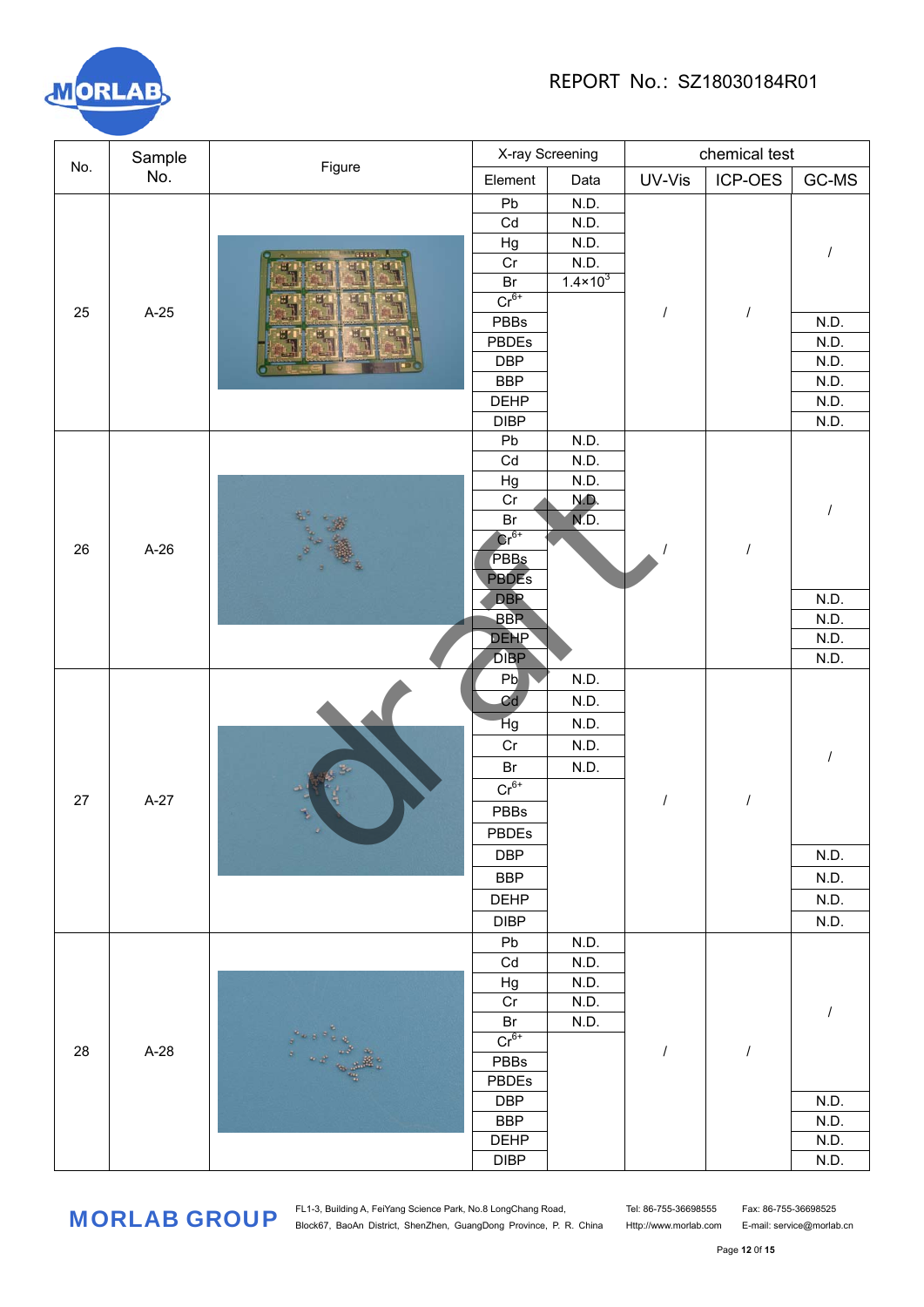

| No. | Sample | Figure                                                                                                                                                                                                                                                                                                                                                                                                                          | X-ray Screening |                  | chemical test |           |       |
|-----|--------|---------------------------------------------------------------------------------------------------------------------------------------------------------------------------------------------------------------------------------------------------------------------------------------------------------------------------------------------------------------------------------------------------------------------------------|-----------------|------------------|---------------|-----------|-------|
|     | No.    |                                                                                                                                                                                                                                                                                                                                                                                                                                 | Element         | Data             | UV-Vis        | $ICP-OES$ | GC-MS |
| 29  |        |                                                                                                                                                                                                                                                                                                                                                                                                                                 | Pb              | N.D.             |               |           |       |
|     |        |                                                                                                                                                                                                                                                                                                                                                                                                                                 | Cd              | N.D.             |               |           |       |
|     | A-29   |                                                                                                                                                                                                                                                                                                                                                                                                                                 | Hg              | N.D.             |               |           |       |
|     |        |                                                                                                                                                                                                                                                                                                                                                                                                                                 | Cr              | N.D.             |               |           |       |
|     |        |                                                                                                                                                                                                                                                                                                                                                                                                                                 | $\mathsf{Br}$   | N.D.             |               |           |       |
|     |        |                                                                                                                                                                                                                                                                                                                                                                                                                                 | $Cr^{6+}$       |                  |               | $\prime$  |       |
|     |        |                                                                                                                                                                                                                                                                                                                                                                                                                                 | PBBs            |                  |               |           |       |
|     |        |                                                                                                                                                                                                                                                                                                                                                                                                                                 | PBDEs           |                  |               |           |       |
|     |        |                                                                                                                                                                                                                                                                                                                                                                                                                                 | <b>DBP</b>      |                  |               |           | N.D.  |
|     |        |                                                                                                                                                                                                                                                                                                                                                                                                                                 | <b>BBP</b>      |                  |               |           | N.D.  |
|     |        |                                                                                                                                                                                                                                                                                                                                                                                                                                 | <b>DEHP</b>     |                  |               |           | N.D.  |
|     |        |                                                                                                                                                                                                                                                                                                                                                                                                                                 | <b>DIBP</b>     |                  |               |           | N.D.  |
|     |        |                                                                                                                                                                                                                                                                                                                                                                                                                                 | Pb<br>Cd        | N.D.<br>N.D.     |               |           |       |
|     |        |                                                                                                                                                                                                                                                                                                                                                                                                                                 |                 | N.D.             |               |           |       |
|     |        |                                                                                                                                                                                                                                                                                                                                                                                                                                 | Hg<br>Cr        | N.D.             |               |           |       |
|     |        |                                                                                                                                                                                                                                                                                                                                                                                                                                 | Br              | NŌ.              |               | $\cal I$  |       |
|     | $A-30$ |                                                                                                                                                                                                                                                                                                                                                                                                                                 |                 | $\text{Cr}^{6+}$ |               |           |       |
| 30  |        |                                                                                                                                                                                                                                                                                                                                                                                                                                 | PBBs            |                  |               |           |       |
|     |        |                                                                                                                                                                                                                                                                                                                                                                                                                                 | <b>PBDES</b>    |                  |               |           |       |
|     |        |                                                                                                                                                                                                                                                                                                                                                                                                                                 | <b>DBP</b>      |                  |               |           | N.D.  |
|     |        |                                                                                                                                                                                                                                                                                                                                                                                                                                 | <b>BBP</b>      |                  |               |           | N.D.  |
|     |        |                                                                                                                                                                                                                                                                                                                                                                                                                                 | <b>DEHP</b>     |                  |               |           | N.D.  |
|     |        |                                                                                                                                                                                                                                                                                                                                                                                                                                 | <b>DIBP</b>     |                  |               |           | N.D.  |
|     |        |                                                                                                                                                                                                                                                                                                                                                                                                                                 | Pb              | N.D.             |               |           |       |
|     |        |                                                                                                                                                                                                                                                                                                                                                                                                                                 | Cd              | N.D.             |               |           |       |
|     |        |                                                                                                                                                                                                                                                                                                                                                                                                                                 | Hg              | N.D.             |               |           |       |
|     |        |                                                                                                                                                                                                                                                                                                                                                                                                                                 | Cr              | N.D.             |               |           |       |
|     |        |                                                                                                                                                                                                                                                                                                                                                                                                                                 | Br<br>$\prime$  |                  |               |           |       |
|     |        | $A-31$                                                                                                                                                                                                                                                                                                                                                                                                                          | $Cr^{6+}$       |                  |               | $\cal I$  |       |
| 31  |        |                                                                                                                                                                                                                                                                                                                                                                                                                                 | PBBs            |                  |               |           |       |
|     |        |                                                                                                                                                                                                                                                                                                                                                                                                                                 | PBDEs           |                  |               |           |       |
|     |        |                                                                                                                                                                                                                                                                                                                                                                                                                                 | <b>DBP</b>      |                  |               |           |       |
|     |        |                                                                                                                                                                                                                                                                                                                                                                                                                                 |                 |                  |               |           |       |
|     |        |                                                                                                                                                                                                                                                                                                                                                                                                                                 | <b>BBP</b>      |                  |               |           |       |
|     |        |                                                                                                                                                                                                                                                                                                                                                                                                                                 | <b>DEHP</b>     |                  |               |           |       |
|     |        |                                                                                                                                                                                                                                                                                                                                                                                                                                 | <b>DIBP</b>     |                  |               |           |       |
|     |        |                                                                                                                                                                                                                                                                                                                                                                                                                                 | Pb              | N.D.             |               |           |       |
|     |        |                                                                                                                                                                                                                                                                                                                                                                                                                                 | Cd              | N.D.<br>N.D.     |               |           |       |
|     |        |                                                                                                                                                                                                                                                                                                                                                                                                                                 | Hg<br>Cr        | N.D.             |               |           |       |
|     |        | $\begin{array}{ccccc}\n\mathbf{z} & \mathbf{z} & \mathbf{z} & \mathbf{z} & \mathbf{z} & \mathbf{z} & \mathbf{z} & \mathbf{z} & \mathbf{z} & \mathbf{z} & \mathbf{z} & \mathbf{z} & \mathbf{z} & \mathbf{z} & \mathbf{z} & \mathbf{z} & \mathbf{z} & \mathbf{z} & \mathbf{z} & \mathbf{z} & \mathbf{z} & \mathbf{z} & \mathbf{z} & \mathbf{z} & \mathbf{z} & \mathbf{z} & \mathbf{z} & \mathbf{z} & \mathbf{z} & \mathbf{z} & \$ | Br              | N.D.             |               |           |       |
|     |        |                                                                                                                                                                                                                                                                                                                                                                                                                                 | $Cr^{6+}$       |                  |               |           |       |
| 32  | $A-32$ |                                                                                                                                                                                                                                                                                                                                                                                                                                 | PBBs            |                  |               | $\cal I$  |       |
|     |        |                                                                                                                                                                                                                                                                                                                                                                                                                                 | PBDEs           |                  |               |           |       |
|     |        |                                                                                                                                                                                                                                                                                                                                                                                                                                 | <b>DBP</b>      |                  |               |           | N.D.  |
|     |        |                                                                                                                                                                                                                                                                                                                                                                                                                                 | <b>BBP</b>      |                  |               |           | N.D.  |
|     |        |                                                                                                                                                                                                                                                                                                                                                                                                                                 | <b>DEHP</b>     |                  |               |           | N.D.  |
|     |        |                                                                                                                                                                                                                                                                                                                                                                                                                                 | DIBP            |                  |               |           | N.D.  |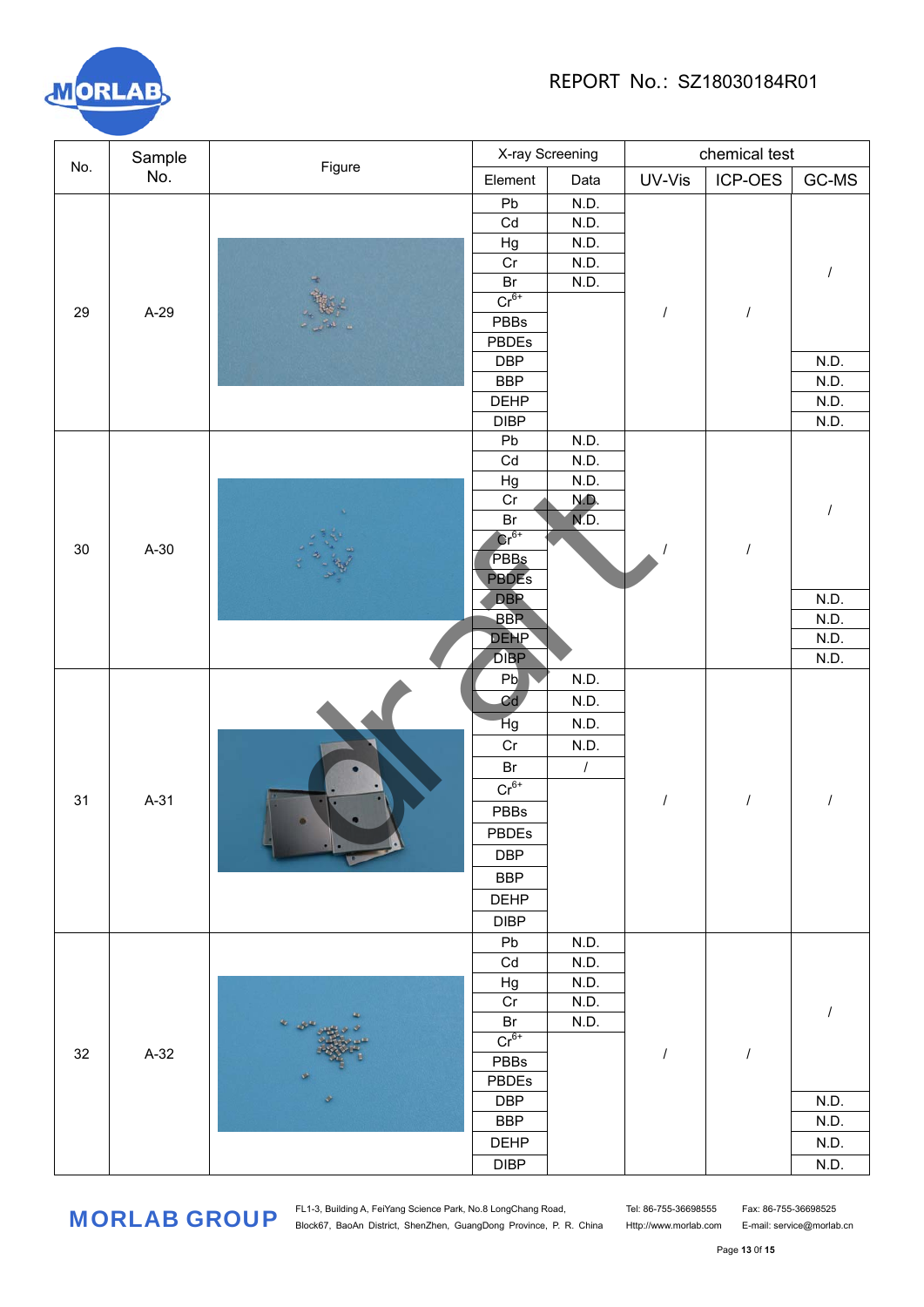

| No. | Sample | Figure             | X-ray Screening |      | chemical test |         |       |  |
|-----|--------|--------------------|-----------------|------|---------------|---------|-------|--|
|     | No.    |                    | Element         | Data | UV-Vis        | ICP-OES | GC-MS |  |
|     |        |                    | <b>Pb</b>       | N.D. |               |         |       |  |
|     |        |                    | Cd              | N.D. |               |         |       |  |
|     |        |                    | Hg              | N.D. |               |         |       |  |
|     |        | $\circ$            | Cr<br>N.D.      |      |               |         |       |  |
|     |        | $\circ$            | Br              | N.D. |               |         |       |  |
|     |        | $\bullet$          | $Cr6+$          |      |               |         |       |  |
| 33  | $A-33$ | Θ<br>$\mathcal{O}$ | <b>PBBs</b>     |      |               |         |       |  |
|     |        |                    | PBDEs           |      |               |         |       |  |
|     |        |                    | <b>DBP</b>      |      |               |         | N.D.  |  |
|     |        |                    | <b>BBP</b>      |      |               |         | N.D.  |  |
|     |        |                    | <b>DEHP</b>     |      |               |         | N.D.  |  |
|     |        |                    | <b>DIBP</b>     |      |               |         | N.D.  |  |

### **Remark**:

- (1) mg/kg=ppm
- $(2)$  N.D. = Not Detected  $(<sub>MDL</sub>)$ ;
- (3)"/"= Not Conducted
- (4)MDL = Method Detection Limit
- (5)  $\triangleq$  = a. The sample is negative for Cr<sup>6+</sup> the Cr<sup>6+</sup> concentration is below the limit 0.10ug/cm<sup>2</sup>. The coating is considered a non- $Cr<sup>6+</sup>$  based coating.
- b. The sample positive for Cr $^{6+}$  if the Cr $^{6+}$  concentration is greater than 0.13ug/cm<sup>2</sup>. The sample coating is considered to contain  $Cr<sup>6+</sup>$ .
- c. The result between 0.10ug/cm<sup>2</sup> and 0.13ug/cm<sup>2</sup> is considered to be inconclusive unavoidable coating variations may influence the determination.
- (6)& = Electrical and electronic components containing lead in a glass or ceramic other than dielectric ceramic in capacitors, e.g. piezoelectronic devices, or in a glass or ceramic matrix compound. The item is exempted from the requirements of the item  $7(c)$ - I in ANNEX III, (Directive 2011/65/EU). MDL);<br>
Limit<br>
ative for Cr<sup>6+</sup> - the Cr<sup>6+</sup> concentration is below the limit<br>
Cr<sup>6+</sup> based coating.<br>
ve for Cr<sup>6+</sup> if the Cr<sup>6+</sup> concentration is greater than 0.13<br>
to contain Cr<sup>6+</sup>.<br>
an 0.10ug/cm<sup>2</sup> and 0.13ug/cm<sup>2</sup> is

## **Annex A Photographs of the EUT**